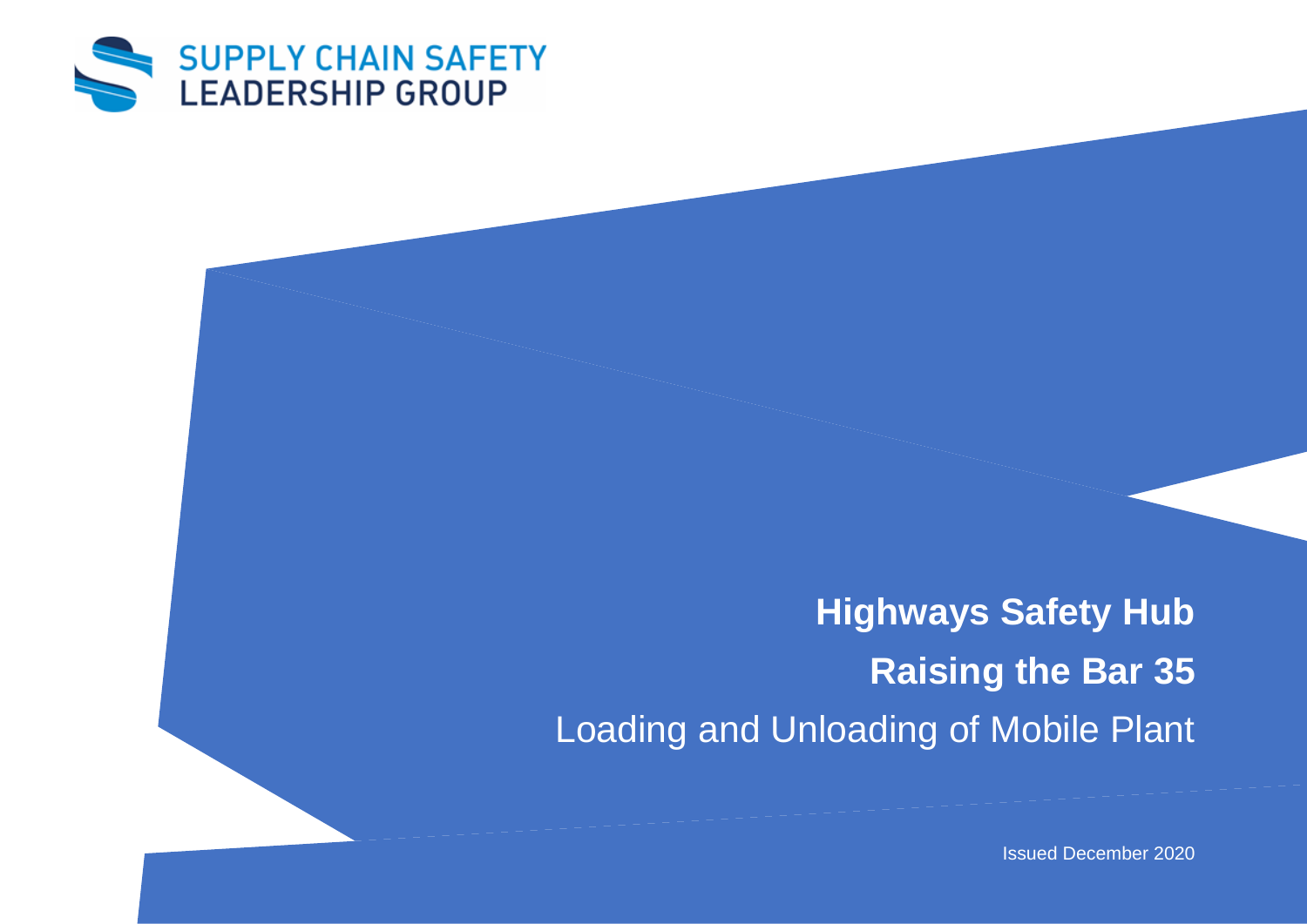# **Contents**

| <b>Objective</b>                                           | 1              |
|------------------------------------------------------------|----------------|
| <b>Scope</b>                                               |                |
| <b>Background</b>                                          | 1              |
| <b>Governance Requirements</b>                             | 1              |
| <b>Minimum requirements</b>                                | $\overline{2}$ |
| <b>Guidance – Applying the Hierarchy of Controls</b>       | $\overline{2}$ |
| <b>Overview</b>                                            | $\overline{2}$ |
| 1. Elimination                                             | $\overline{2}$ |
| 2. Isolation                                               | 5              |
| 3. Engineering Controls applied via safe working practices | 5              |
| 4. Minimise                                                | 9              |
| <b>People Requirements</b>                                 | 9              |
| <b>Emergency Arrangements</b>                              | 10             |
| <b>Definitions and Notes</b>                               | 10             |
| <b>References</b>                                          | 11             |
| <b>Appendix 1 – Loadmaster Check Sheet</b>                 | 12             |
| Appendix 2 – Loadmaster Hazard Awareness Training Syllabus | 14             |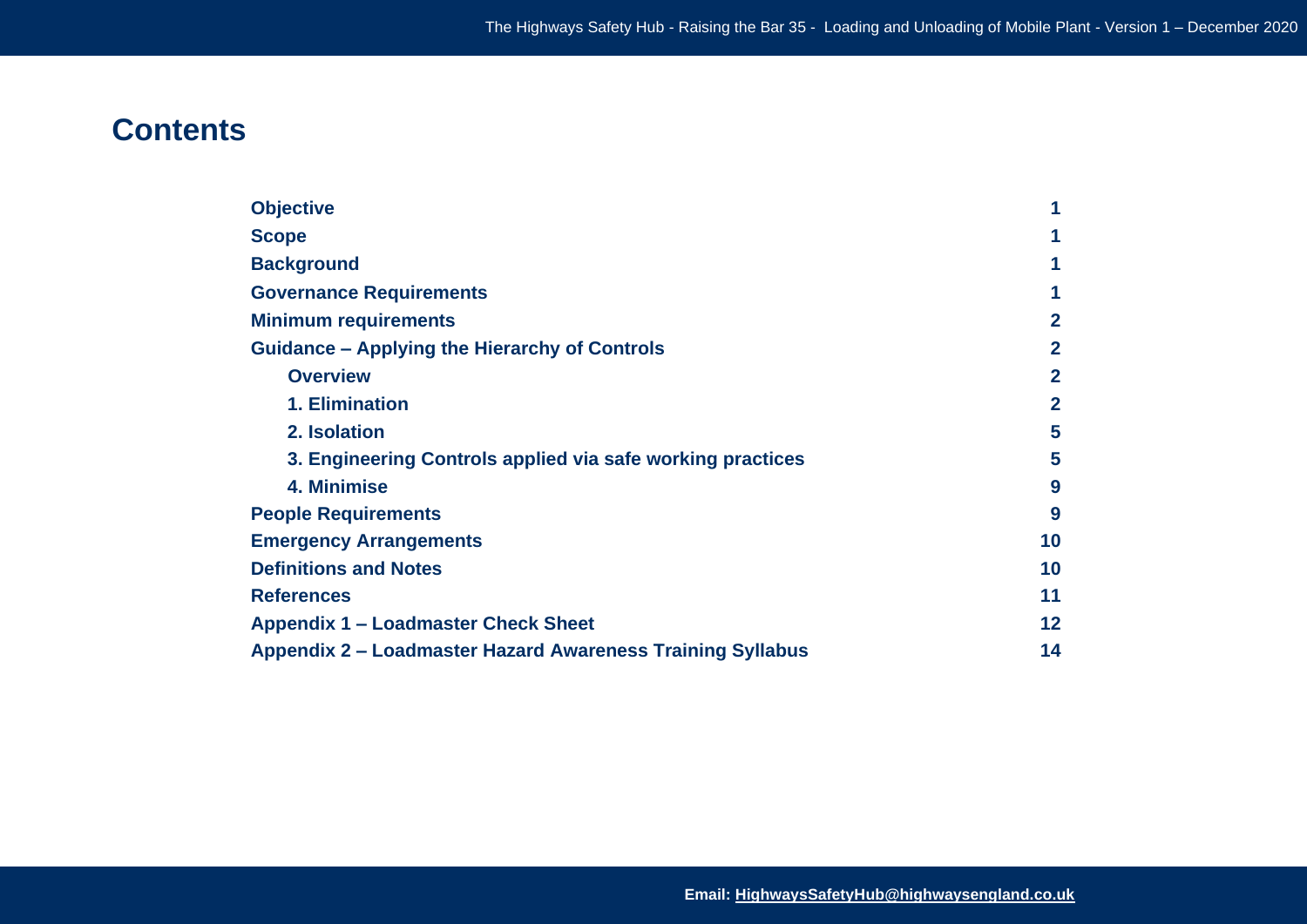## **Objective**

This Raising the Bar Guidance Document provides practical guidance on how to the comply with the Supply Chain Safety Leadership Council, Common Intent Document on People Plant Interface as well as providing guidance to Designers and Contractors to help reduce the number of loading and unloading plant related injuries and incidents, to recognise the benefit of common user controls (minimum standards), and to enable the understanding and good practice for operations where the loading and unloading of plant is undertaken.

This document is to be used in conjunction with specific logistics management plans and is subject to ongoing improvement as new technologies are developed.

## **Scope**

The expectation is that this Raising the Bar Guidance Document will apply to all items of plant provided on Highways England worksites and will be implemented by all supply chain partners working with Highways England.

It will be used by:

- $\rightarrow$  Highways England/ Principal Designers when commissioning, designing and planning works
- $\rightarrow$  Supply Chain Partners when working for Highways England
- › Highways England and Supply Chain Partners when assuring compliance.

## **Background**

Thousands of people in Great Britain work on or near mobile plant as part of their regular job. The loading and unloading of mobile plant needs to be carefully planned to minimise the associated risks with this activity, which include:

- › Over boarding
- › Bridge strikes
- › Working at height
- › Lost loads
- $\rightarrow$  Slips, trips & falls etc.

The effectiveness of all the solutions described in this document depends on them being applied.

## **Governance Requirements**

There is a clear expectation within the Supply Chain Safety Leadership Group, Common Intent Document on People Plant Interface that where working in close proximity to plant and equipment cannot be designed out then the Senior Representative for the Principal Designer and subsequently for the Principal Contractor needs to be satisfied that all mitigation measures have been considered and exhausted with respect to Elimination and Isolation prior to accepting proposals for Engineered Controls to be relied upon for working in the vicinity of plant and equipment.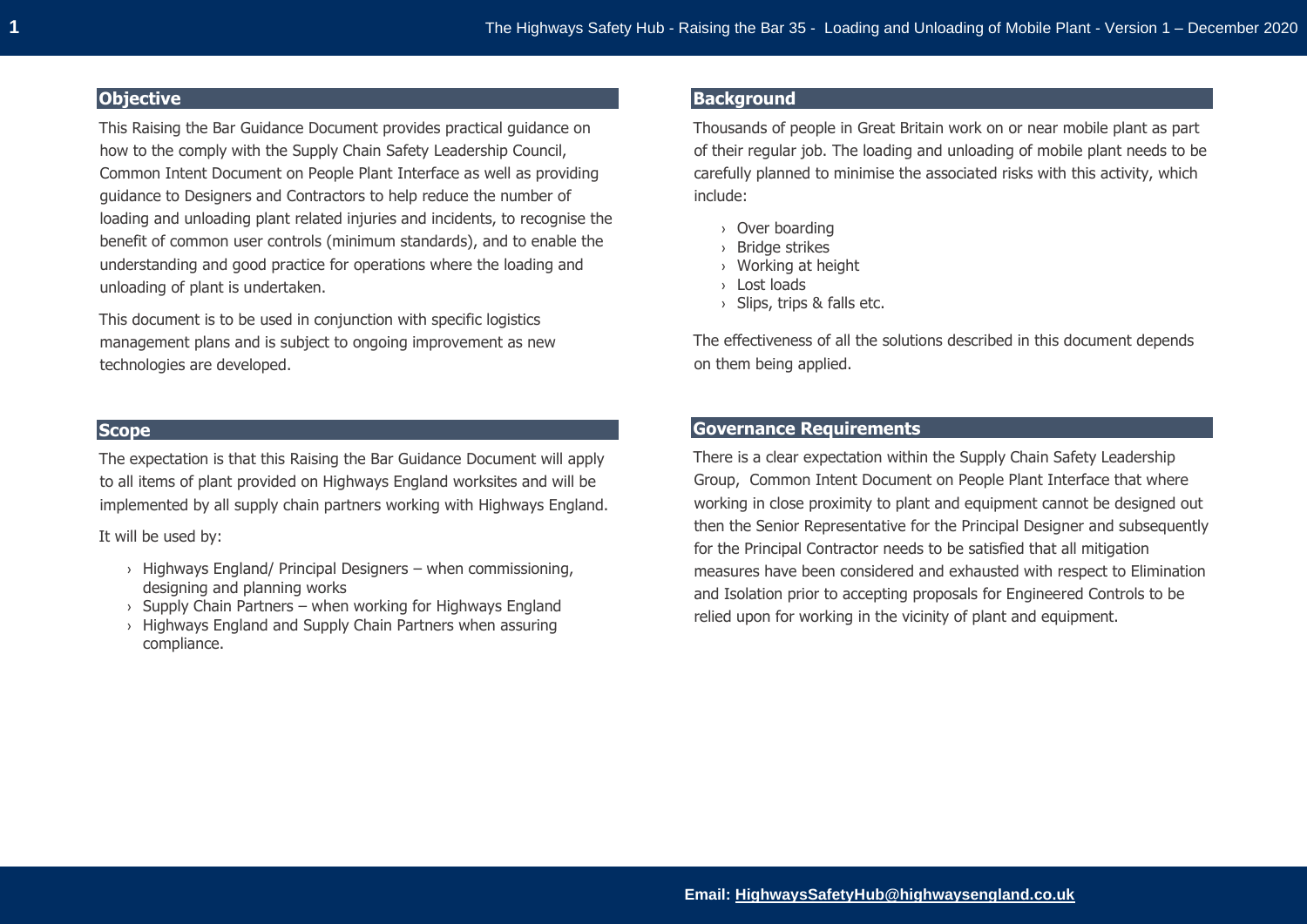## **Minimum Requirements**

The following elements are mandatory requirements and suppliers shall ensure these elements are applied fully on Highways England sites.

#### **Mandatory Elements**

- › A project specific traffic management plan or Plant, Vehicle and Pedestrian Management Plan (PVPMP) should be in place prior to commencement of work which sets out the safe loading and unloading of mobile plant
- $\rightarrow$  A detailed document explaining the minimum standards for loading and unloading plant must be sent to all delivery organisations and drivers prior to attending site.
- $\rightarrow$  Areas for loading and unloading mobile plant must be clearly defined, controlled and maintained.
- $\rightarrow$  A risk assessment must be in place to identify the segregation and separation methods of people and vehicles / plant.
- › A sufficient number of Loadmasters must be appointed, based on project size/complexity and different shifts
- › The working at height hierarchy of controls should always be considered prior to the commencement of any working at height related activities.
- $\rightarrow$  The driver of the vehicle to be loaded should be the only person permitted to load/unload the item of plant. This driver should hold the necessary training card to operate the item of plant safely or hold CPCS A49/A50 or agreed similar.
- › Loads should be secured, or arranged so that they do not slide around
- › Minimum lighting levels should be provided in vehicle depots and on the vehicle. Min lux levels should be aligned to Raising the Bar 15 task lighting
- › All trailers to be fitted with an Air Coupling parking brake fail safe

## **Guidance – Applying the Hierarchy of Controls**

#### **Overview**

**The following guidance is written with the expectation that it represents best practice and as such should normally be followed unless a better local solution has been devised to meet the overall objective.** 

The guidance follows the Hierarchy of Controls and assumes that we will first Eliminate the hazard posed by moving and overturning vehicle and plant by designing to avoid it. Where this is not possible, we will seek to isolate it – i.e. physical segregations between persons and plant and only when this is shown to not be possible will we rely on engineering controls.

## **1. Elimination**

Getting mobile plant to work areas is inevitable, however greater effort can always be applied to reducing the risk mobile plant poses when being loaded on and off transporter units. During the detailed design phase of works as part of the regular constructability reviews (see RTB26 Design for Safety) Principal Designers and Principal Contractors need to fully understand what plant is required and just importantly how the plant is getting to the point of works. Eliminating the need to transport plant should always be the first principle. Where this is not possible detailed logistical planning must be undertaken early in the contract to both minimise the number of loading and unloading operations as well ensuring the activity can be undertaken safely.

As part of this planning, consideration should be given to only loading and unloading plant on site under lane and road closures, as this provides greater distance between loading activities and live traffic. Loading and unloading plant directly next to live traffic should be avoided at all costs.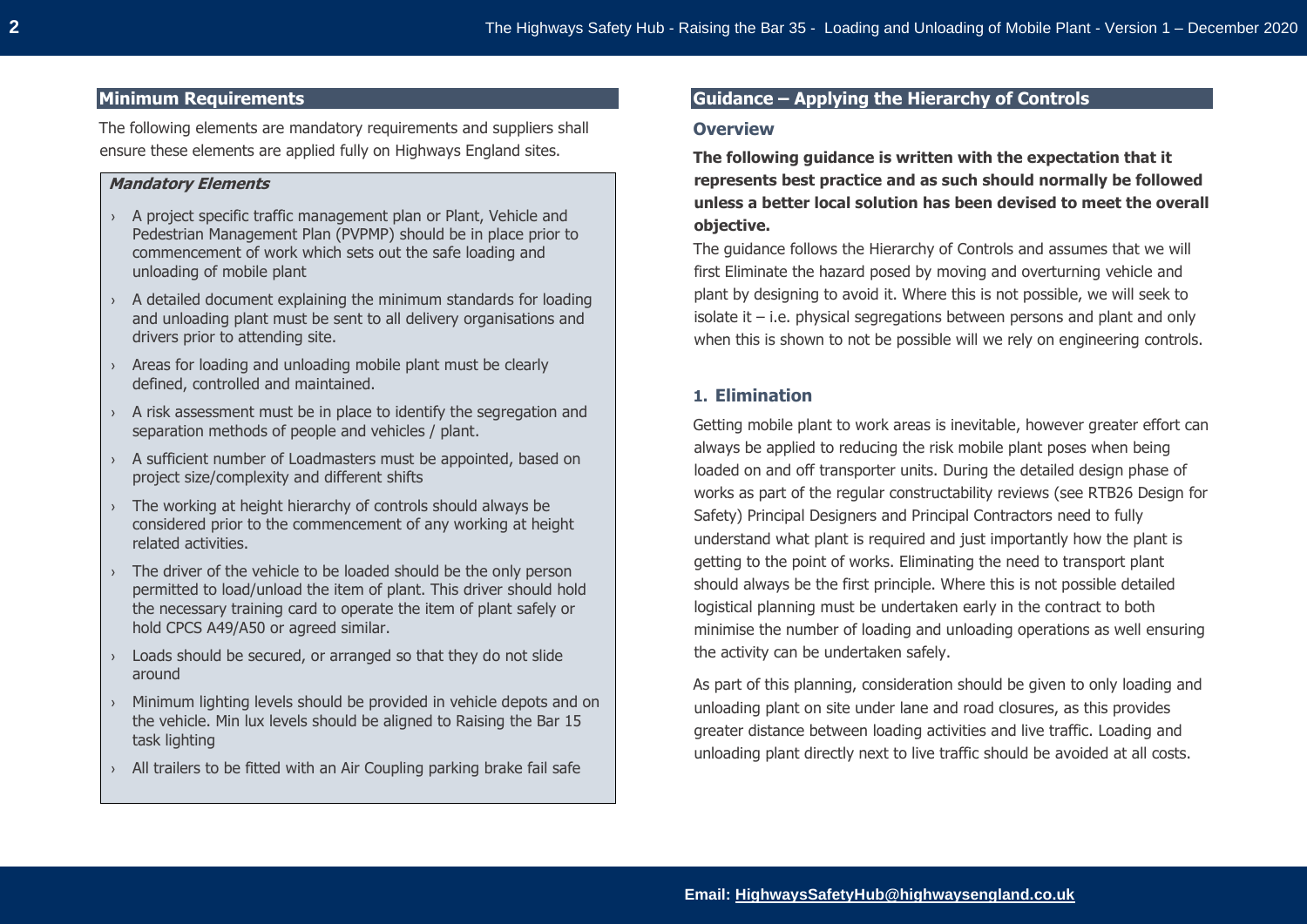#### **Planning**

A project specific Traffic Management Plan or Plant, Vehicle and Pedestrian Management Plan (PVPMP) should be in place prior to commencement of work. This must consider the safe loading and unloading of mobile plant to include:

- › Pedestrians and vehicle separation
- › Loading / unloading and storage areas
- › Public protection
- › Reversing
- $\rightarrow$  Load dimensions (weight / height / width / configuration)
- › Site layout plan including consideration of space restrictions and access points e.g. A minimum distance of 3m between low loader (or tracks of the machine) and the temporary or permanent barrier to be established on motorway projects
- › Hazard identification and control measures including loadmaster role
- › Specific detailed drawings / sketch (marked up site traffic management layouts)

As part of the offsite logistical planning a clear, detailed delivery document must be produced and sent to all delivery organisations and drivers to inform them of the minimum standard required for all vehicles, including:

- › Types of vehicle
- › Drivers responsibilities
- › Local routes i.e. restrictions, planning constraints etc.
- › Destination points i.e. specific gates etc.
- › Security of the loads
- › Evidence of driver training and competence to include: loading, unloading, and securing.
- › Loadmaster training
- › Specific client rules
- › Specific project rules
- › Safe stowing of equipment prior to travelling
- › Compliance with Fleet Operator Recognition Scheme (Minimum FORS Silver / CLOCS or Earned Recognition)
- › Driver competency requirements CPCS / NPORS

For further information on Traffic Management Plans and Logistical planning please see [Raising the Bar 20 Transport Logistics](https://www.highwayssafetyhub.com/uploads/5/1/2/9/51294565/b20_transport___logistics_management_october_2016.pdf)

#### **Plan operations in line with Work at Height Regulations**

Whilst working at height should be avoided wherever possible, it is recognised that falling from height is often an inescapable hazard during loading and unloading of mobile plant in certain circumstances. And for this reason, every reasonable effort must be made to reduce the risk as low as practicable.

The working at height hierarchy of controls should always be considered prior to the commencement of any working at height related activities.

As part of the planning process consideration needs to be given to why people are likely to be working at height e.g. the width of the load overhangs the transporter or trailer therefore edge protection cannot be used. Early in the project consider innovative solutions such as remotely operated plant which can be loaded and unloaded from outside eliminating the need to access the cab. Work with suppliers and delivery organisations during pre-let meetings to look at how people get on and off the bed of the vehicle, especially during loading and unloading and ensure through risk assessments and method statements that operatives are doing this as safely as possible. On long term construction site compounds and maintenance compounds consider the use of permanent vehicle access platforms such as the one below

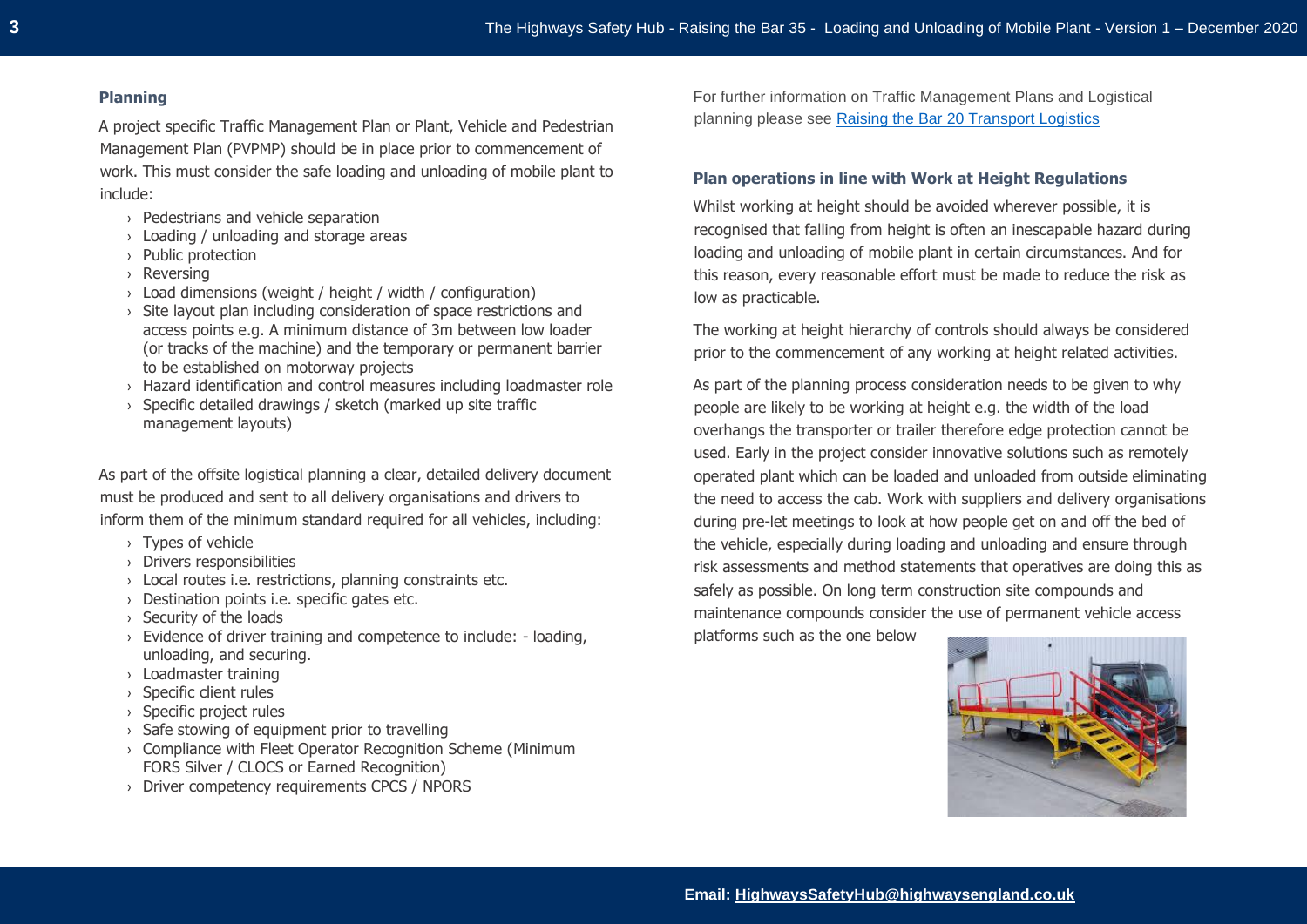Whilst it is recognised working at height is unavoidable in some cases there are important safety related measures to be adhered to.

- $\rightarrow$  Any operative working at height should ensure they always maintain 3 points of contact, facing the vehicle – "Do not jump". You are much more likely to fall or sustain injuries.
- $\rightarrow$  Appropriate footwear should always be worn, the treads should be clear from mud and debris to ensure maximum grip is always available
- $\rightarrow$  Appropriate hard hat to be worn with chin strap to prevent it from falling off
- $\rightarrow$  Special consideration should be taken during adverse weather conditions (rain, ice & snow) as the risks of working at height can he heightened
- › Report missing or damaged access equipment.
- › Report slip, trip and fall hazards and discuss with managers/supervisors how these risks could be minimised
- $\rightarrow$  Look at what other companies do if you see a good idea, suggest it to your health and safety or site management teams

It is vital that robust risk assessments are in place at a local level for the loading and unloading of mobile plant from delivery vehicles.

## **Reminder to Managers**

The management of this activity requires a collective approach between the contactor and the delivery company to careful assess the tasks involved when planning the loading and unloading of mobile plant.

Personnel may include: Responsible person from both site and delivery company, delivery driver and appointed Loadmaster.

It is suggested that engagement with personnel involved with the activity is carried out during the planning stage as they know how the job is really done and may have good input on how to make the operation safer and more efficient.

Consider giving any relevant health and safety executive publications, or equivalent documents if available in a principal contractor's safety management system, as "toolbox talks" to relevant workers, for example:

- › Preventing falls from vehicles pocket card, HSE Series code: INDG 413, copies of which are available in English, Polish (Polski) and Welsh (Cymraeg)
- › Risk assessments and method statements
- $\rightarrow$  Loadmaster checklist see appendix 1
- › Managers slips, trips & falls checklist etc.

The effectiveness of all the solutions described here depends on them **being used**. You will need to have procedures in place to check that systems of work are being followed.

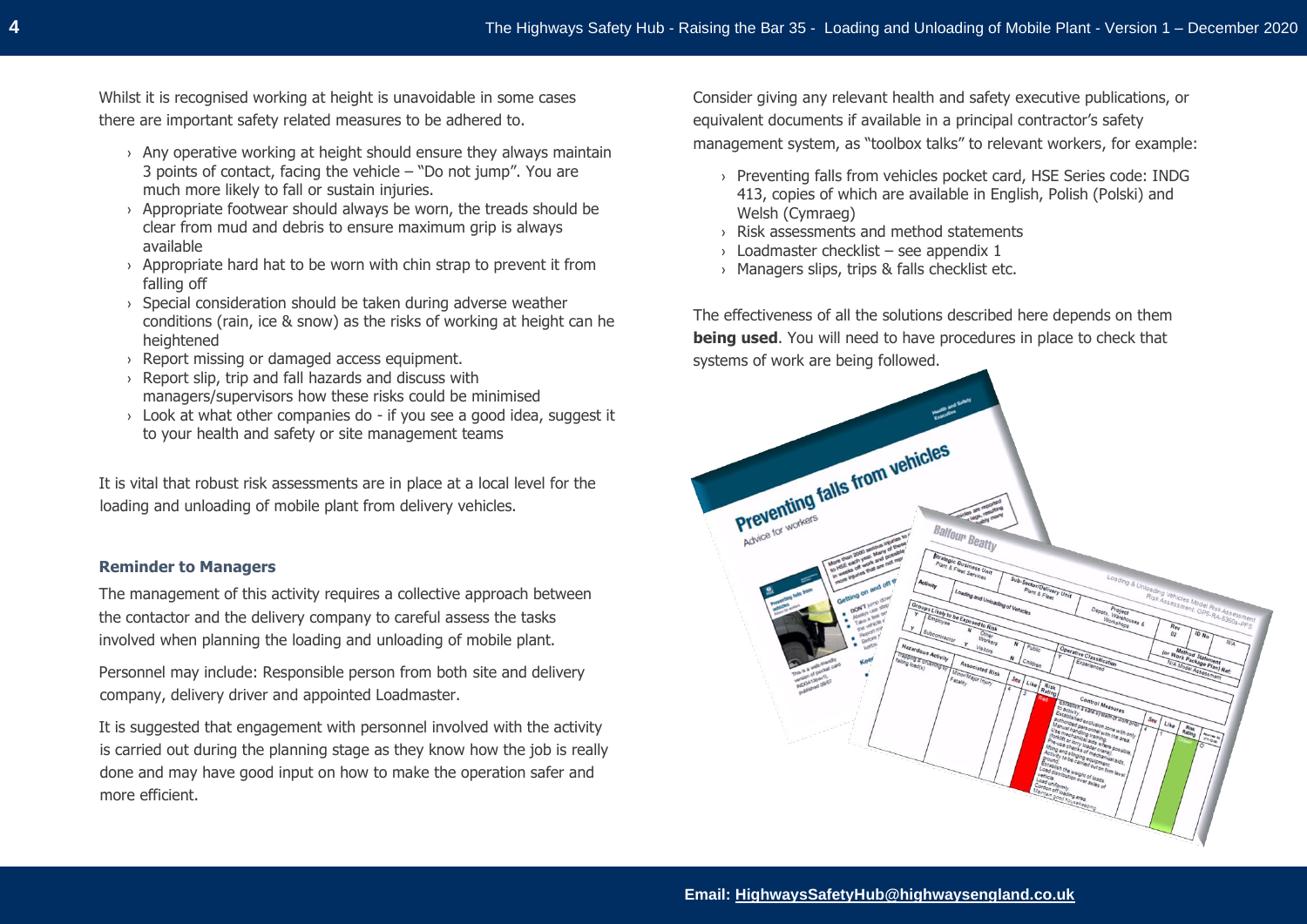### **2. Isolation**

Where the hazard cannot be eliminated, the Supply Chain safety Leadership Group Common Intent document on Safe Working with Plant makes it clear that our default will be physical segregation to isolate the risk. Where people are required to unavoidably enter the "risk zone" as defined in Raising the Bar 3, this will be subject to approval by a manager of appropriate seniority (Managing/Sector/Operations Director or equivalent Level).

## **3. Engineering Controls applied via safe working practices**

When loading and loading cannot be eliminated then the following considerations need to be taken into account when developing the safe system of work which needs to be signed off by a senior leader of each project in order to meet the requirements of the Supply Chain Safety Leadership Group, Common Intent Document on Safe Use of Plant.

#### **Loading and Unloading areas**

Areas for loading and unloading mobile plant must be clearly defined, controlled and maintained. The minimum requirements for all loading and unloading of mobile plant must be as follows;

- $\rightarrow$  Segregated from other plant and people, not involved in loading, or unloading
- › Exclusion zone to be established
- › Clearly marked as loading/unloading areas
- › Clear of overhead cables, structures, and other obstructions so there is no chance touching them, or of electricity jumping to 'earth' through machinery, loads or people
- $\rightarrow$  Ensure access and egress to the loading and unloading area is suitable for the type and size of delivery vehicle to allow for safe manoeuvring.
- › Must have level, even ground, ensuring weight bearing loads are in tolerance and free of manholes, debris and nearby excavations,
- › Suitable signage and barriers to be erected and maintained to provide information and segregation of traffic routes
- $\rightarrow$  A minimum distance of 3m between low loader (or tracks of the machine) and the temporary or permanent barrier to be established on motorway projects

When delivering plant and machinery to motorway projects attention must be made to:

- $\rightarrow$  Communication with a suitably trained loadmaster prior to arrival
- › A minimum distance of 3m between the low loader/beavertail (or tracks of the machine) and the temporary or permanent barrier must be established. Where applicable a slew restrictor must be set and used during loading/unloading operations.
- › Buckets must be securely stored on the low loader. Under no circumstances should buckets be stored or positioned between the tracks whilst loading/unloading.
- › Machine configuration where necessary the load must be adjusted at the compound prior to arriving on site.

There must be safeguards against drivers accidentally driving away too early. Measures could include:

- › Traffic lights
- › The use of vehicle or trailer restraints
- $\rightarrow$  The person in charge of loading or unloading could keep hold of the vehicle keys
- › These safeguards would be especially effective where there could be communication problems.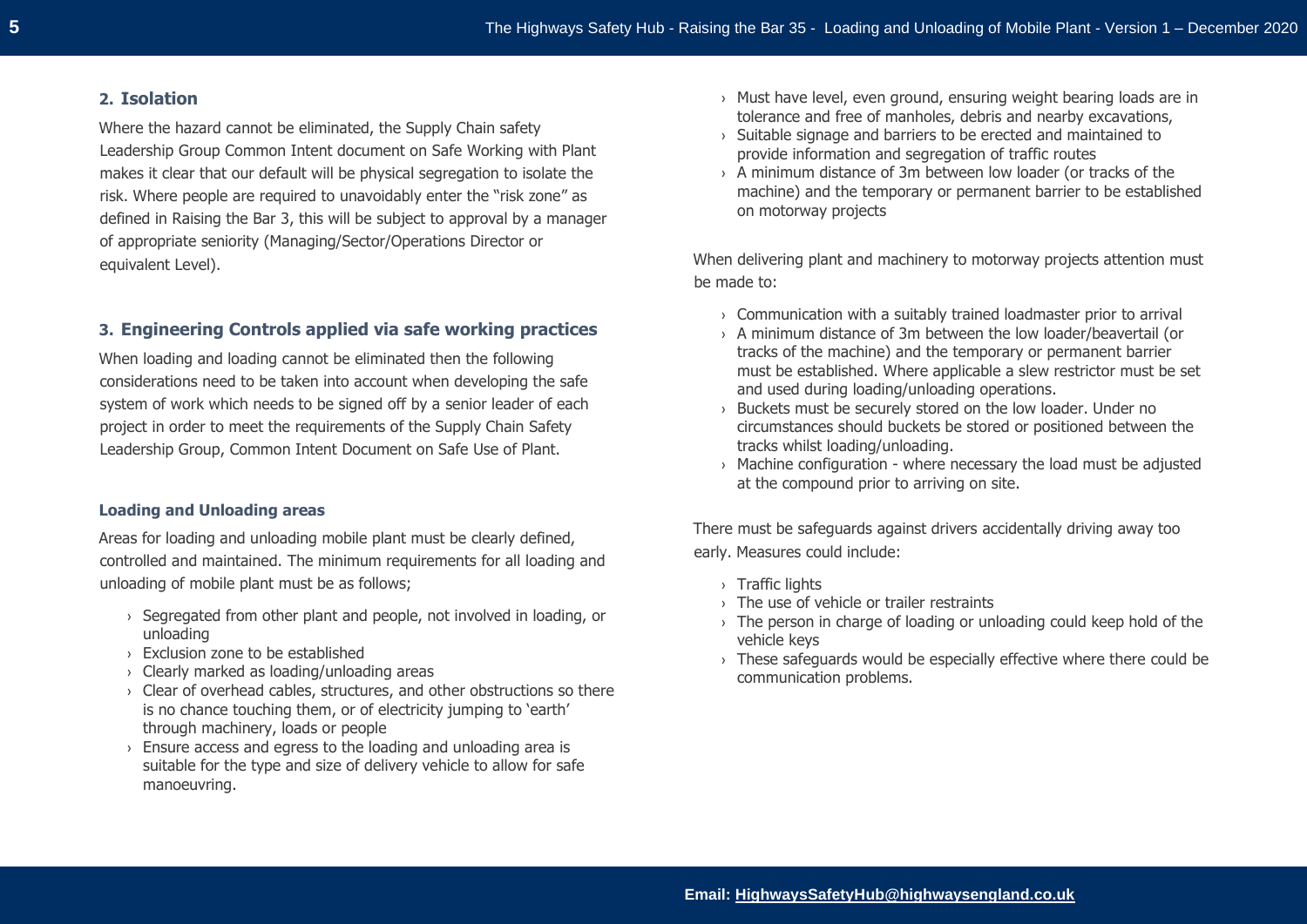## **Common Considerations**

Loads should be:

- $\rightarrow$  Spread as evenly as possible, during both loading and unloading. Uneven loads can make the vehicle or trailer unstable
- › Secured, or arranged so that they do not slide around
- › Configured to allow for safe unloading
- › Checked before unloading to make sure loads have not shifted during transit and are not likely to move or fall when restraints are removed

## **Vehicle Considerations**

Vehicles / trailers should:

- $\rightarrow$  Be braked accordingly and all stabilisers used. The vehicle should be as stable as possible.
- $\rightarrow$  All trailers to be fitted with an Air Coupling parking brake fail safe
- › Should be parked on firm level ground
- › Never be overloaded. overloaded vehicles can become unstable, difficult to steer and braking efficiency will be affected
- › Free from debris & broken deck boards etc. before loading to make sure it is safe.
- $\rightarrow$  The use of agricultural trailers is prohibited on Highways Schemes.

## Vehicle preparation

- $\rightarrow$  A risk assessment must be in place to identify the segregation and separation methods of people and vehicles / plant
- $\rightarrow$  Measures should be in place to prevent unauthorised or mistaken movement of vehicles including the control of vehicle keys
- › Any trailers should be parked on firm level ground with trailer parking brake applied and stabilisers deployed.

Overloading of Vehicles

- › Vehicle load weights should be determined prior to the materials being loaded, these should be communicated to drivers of loading machines, banksmen, and loadmasters
- › Weighbridges on board weighing to be considered to check vehicle weights

Vehicle load security

- $\rightarrow$  Loads should be spread as evenly as possible, during both loading and unloading. Uneven loads can make the vehicle or trailer unstable.
- $\rightarrow$  Where a load is wider than the bed of the vehicle then greedy boards or similar approved systems must be used to ensure there is sufficient coverage under the tyres / tracks of the machine.
- $\rightarrow$  Loads should be secured, or arranged so that they do not slide around
- > Preferably mobile plant should be secured using metal chains. Where a fibre webbed Load Restraint Assembly is used then it must be marked with a tag that shows the break strength and working load limit of the strap. The break strength is the weight in KG at which any load-bearing part of the strap fails. The working load limit is the maximum load assigned to each ratchet strap by the manufacture, this should not exceed one third of the overall assembly breaking strength.
- › Specific checks should be developed to make sure loads have not shifted during transit, and are not likely to move or fall when restraints are removed
- › When delivering to all projects, buckets must be stored to the rear of the low loader bed by the ramps. Under no circumstances are buckets to be stored between the tracks
- $\rightarrow$  Consideration should also be given to the suitability of the material used for the vehicle bed / ramps of the vehicle to be loaded and the item of plant being loaded. For example, several incidents have occurred in Highways in the past when a drum roller has overturned as it was being driven up and onto a metal checker plate ramp.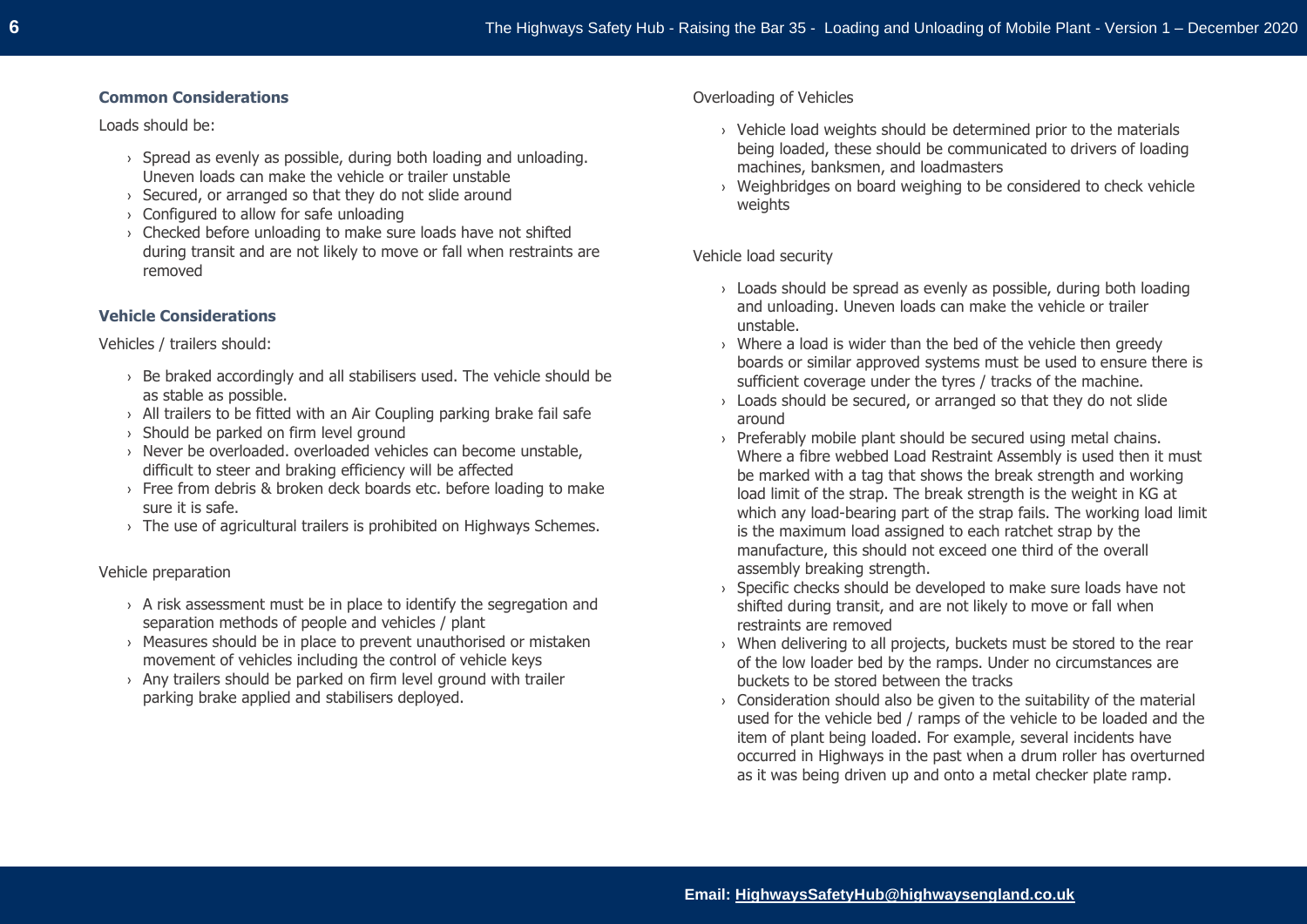These points should be briefed to anyone involved in loading or unloading operations. Vehicle operators / drivers are bound by law to pay attention to the weight, size and security of any load carried on their vehicle or trailer attached to it. The law requires a load to be arranged and secured so that there is no likelihood of danger, injury, or nuisance to any person.

- $\rightarrow$  Any conviction arising from overloading or insecurity can lead to a maximum fine of £5000, obligatory endorsement and discretionary disqualification and it can also lead to disciplinary action against the company's operator's licence
- › Driver and vehicle standards agency (DVSA) and the police have powers to issue fines (graduated fixed penalty scheme) to any driver in charge of a vehicle that is overloaded or if the load is insecure see link to DVSA web site [https://www.gov.uk/annual-test-for-lorries](https://www.gov.uk/annual-test-for-lorries-buses-and-trailers)[buses-and-trailers](https://www.gov.uk/annual-test-for-lorries-buses-and-trailers)

To comply with the legislation drivers are responsible to ensure the following points are observed:

- › Any load carried is evenly distributed and secured avoiding axle overload
- $\rightarrow$  The over-hanging part of the load must be clearly marked
- $\rightarrow$  The maximum axle, gross vehicle weight and train weight are not exceeded (including towed plant) maximum permissible weights for the vehicle are shown on the ministry plate (VTG6) located inside the cab, trailer weights are stamped on a plate usually fixed to the A frame (any doubts must be brought to the attention of the drivers supervisor and the appointed Transport manager or coordinator
- › No loose items (boxes, cans etc.) are present on vehicle floor
- › No broken pallets or cages are used on the load
- › All plant and machinery is securely positioned correctly for weight distribution and all load locking devices and lashings are in good condition, secure and attached to the correct anchor points
- › All load lashing equipment utilised must be in good condition, sufficient to restrain the load carried and specifically designed for the task of load securing
- › All doors (including internal bulkhead doors) are secured
- › Crane and fittings are properly stowed and secured with correct fixings
- › All steps, ladders, cables, or pipes are safely stowed and secured in position with the correct fixings
- $\rightarrow$  Cab items (tools, jacks etc.) are safely stowed and secured
- › All stowage systems, racking and load restraint anchorage points must be specifically designed and tested for the purpose intended and meet all the requirements of construction and use and vehicle type approval legislation

## **Working Environment Considerations**

Prevention of overhead equipment / structure (bridge) strikes

- › All vehicles to have their cab/ trailer heights & widths displayed
- › Physical check to be made and recorded of loads/ plant heights if they exceed the cab height
- $\rightarrow$  Logistics/ vehicle plan to be produced to ensure all existing and proposed overhead structures are identified and maximum heights are identified and recorded
- › Audible and visual warning to be fitted in the cab to remind driver/ operator if fixed items, including the hydraulic arm fitted to plant equipment, is not safely stowed prior to travelling
- › Compliance with Raising the Bar 7 Overhead Structures and service **Protection**
- › Projects to display maximum vehicle/ load heights within the compound and work areas of the project

**Lighting** should be provided in vehicle depots and on the vehicle. Poor lighting makes it difficult to identify slip and trip hazards. Winter working can involve significant time spent working in the dark, as drivers often start work very early in the morning. Truck loading areas tend to be poorly lit, and uneven ground around the vehicle will present a more significant risk in the dark, for example in accessing the fifth wheel area.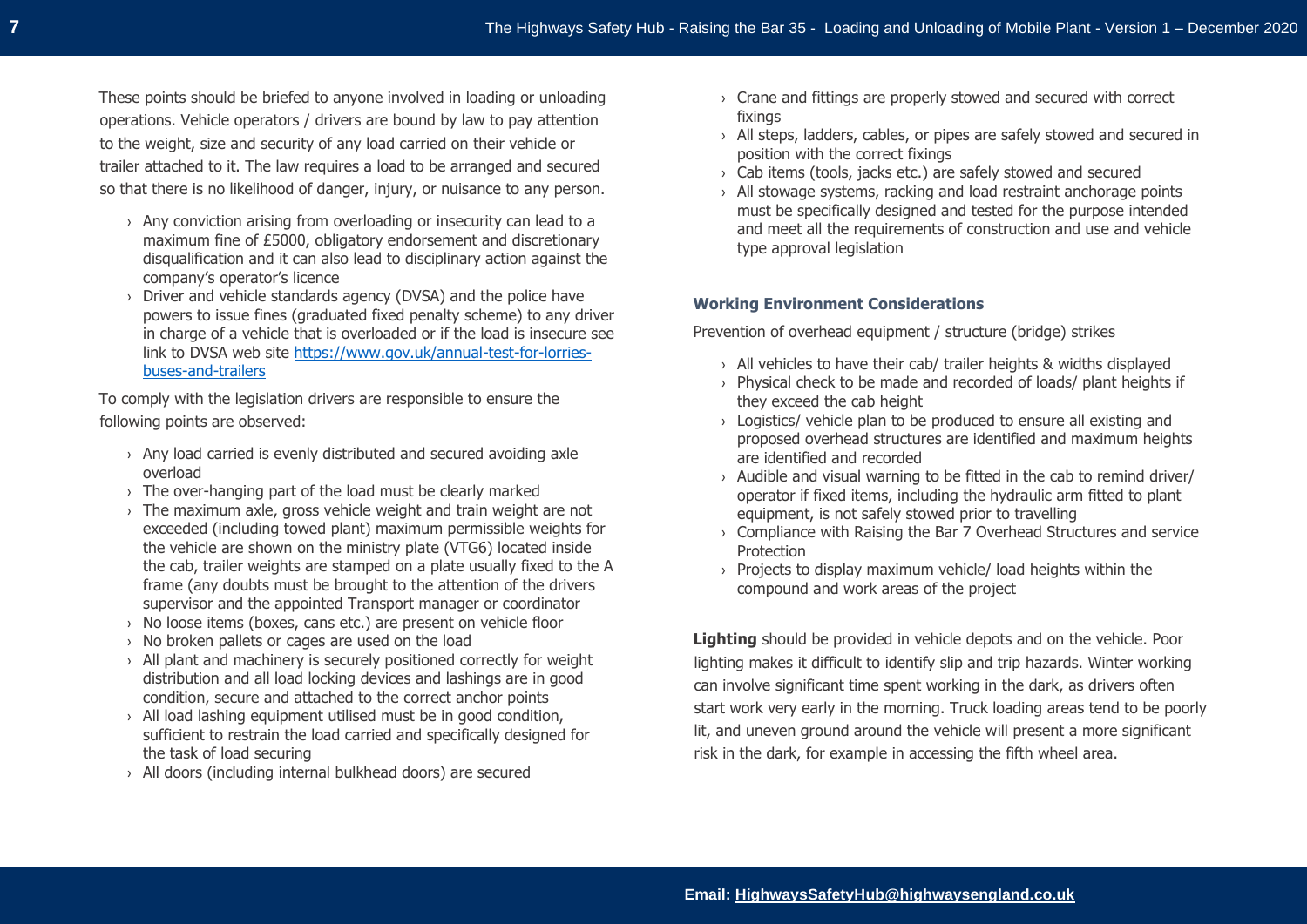Further information relating to the types of artificial task lighting available is contained in Raising the Bar 15 Task Lighting.

**Yards and compounds** should be even and free from potholes and obstacles, to enable safe access and egress from a vehicle. Defined traffic routes should be in place with appropriate signage

**Weather conditions** can make the driver's job more difficult and hazardous when loading and unloading. An important part of the planning process is to make sure that the effects of poor weather conditions are considered. For example, very high winds may cause people to fall, and rain, ice and snow will make surfaces a lot more slippery.

#### **Minimising Slips, Trips and falls**

The drivers of many vehicles have reported slipping or falling, after getting diesel, oil, or grease on the soles of their footwear or on the areas where they have to walk. Rainwater, snow, and ice are also common problems. Ways of reducing the risk of falls due to contamination include:

- $\rightarrow$  Provide vehicle washing facilities to remove contaminants, such as diesel and mud, which will increase the likelihood of slip incidents
- › Provide convenient disposal facilities for waste packaging, broken pallets etc.
- $\rightarrow$  Carry out periodic checks to ensure vehicles are kept in a good and clean condition. This should be a default check carried out by the driver of each vehicle, at least daily when vehicles are in use
- $\rightarrow$  Provide drivers with safety footwear which is slip resistant on the surfaces they will be walking on
- › Provide drivers with cleaning equipment to remove contamination from areas of the vehicle where they must walk and to clean footwear if necessary. See Raising the Bar 14, Slips Trips & Falls

#### **Housekeeping**

- › Set up safe systems for cleaning the vehicle, internally and externally in line with current Site Operating Procedures (SOP). Prior to use on site and after off-loading, to prevent material from contaminating the compound and access areas.
- › Sweep the load area after deliveries
- › When leaving a high-speed road compound, the driver should ensure that there is no loose material which could drop off the vehicle during transit on the road network, using wheel wash stations to ensure this is the case
- $\rightarrow$  Inform drivers and other workers of these systems. Have a system for checking that housekeeping standards are being met and that access equipment is clean and in good repair.

#### **Considerations in constricted areas such as Motorways**

- $\rightarrow$  Consider machine configuration and adjust accordingly at the compound prior to delivery.
- $\rightarrow$  Loadmaster to ensure ground conditions are suitable -firm and level with no manholes, cambers, or open trenches.
- $\rightarrow$  Loadmaster to ensure no overhead obstructions are present in the loading and unloading area.
- $\rightarrow$  Stabilisers must be in position before any movement takes place.
- $\rightarrow$  Ramps must be set to the correct width to ensure machine integrity.
- › Trailer bed should be extended beyond the outer edge of the roller/ sprocket.
- › The machinery for un(loading) must have its mirrors folded out for maximum visibility.
- $\rightarrow$  Machines must be configured correctly before un(loading) ROPS to be put in the upright position and locked in place.
- › Slewing movement must be kept to a minimum, so the counterweight does not encroach the temporary or permanent barrier
- › Buckets are to be removed off the trailer bed individually
- › All buckets/attachments for collection must be placed close to the trailer bed to minimize slewing movement
- › Driver must face the direction of travel where possible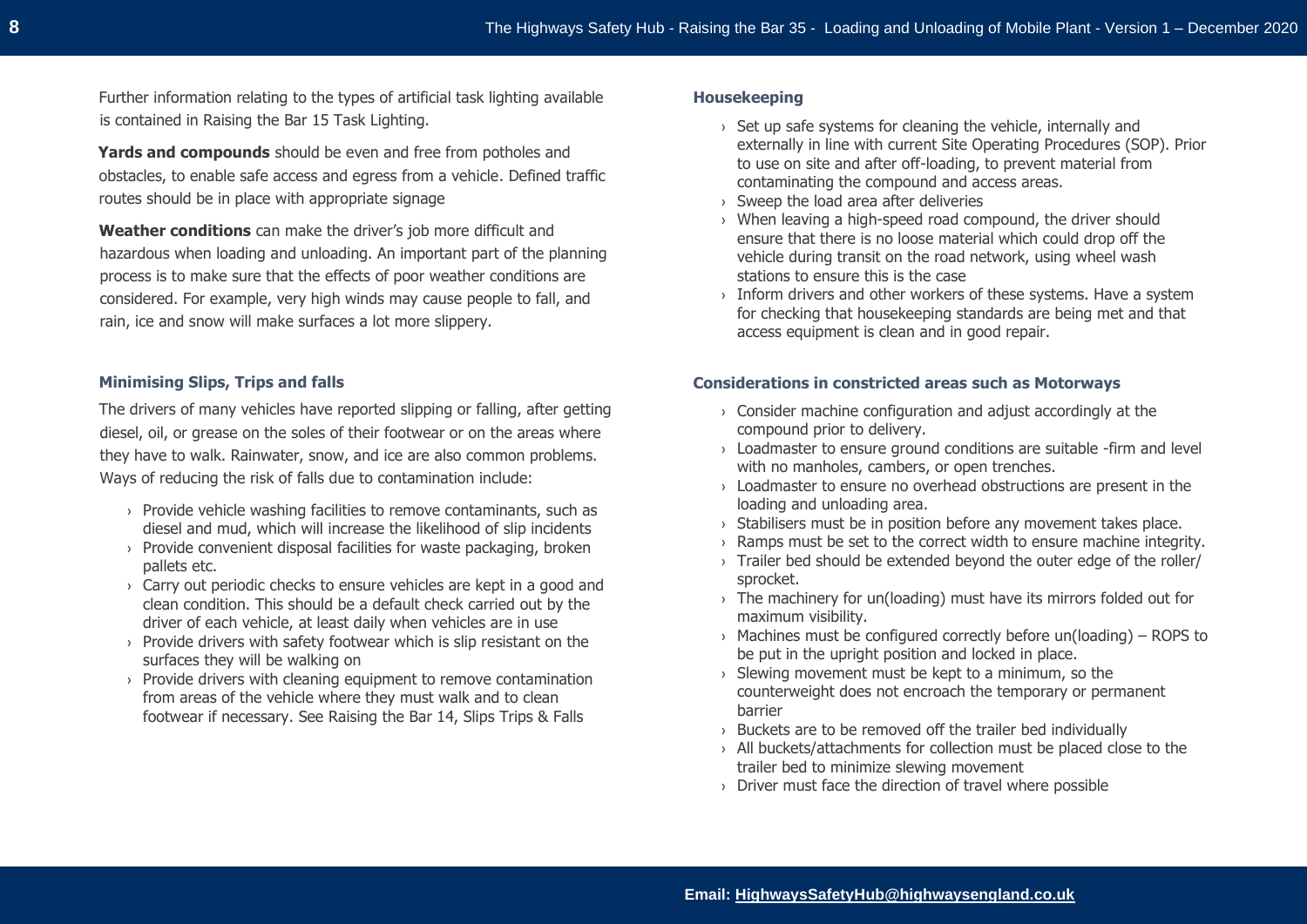- › Machine must be configured for uphill and downhill travel
- $\rightarrow$  Driver must always maintain three points of contact when entering or exiting the HGV /machine
- $\rightarrow$  Load height to be checked prior to setting off for travel. In-cab indicator to be displayed.
- $\rightarrow$  A desirable option would be to introduce a Controlled safe exit protocol for works vehicles e.g. short-term lane closure (Red X)

Refer to Appendix 1 for the Loadmaster Check list

## **4. Minimise**

#### **PPE Requirements**

All persons involved with loading and unloading mobile plant must comply with the site PPE requirements.

#### **Maintenance Activity**

Organise safe systems for maintenance work. Consider whether access to height on the vehicle is required for cleaning or maintenance, for example to the engine, plant, load area or gantry.

If access to height is unavoidable and on-vehicle access is not provided, then you should provide other safe access solutions, such as tower scaffolds, gantries, platforms etc. An example would be for repair or service of tipper lorries, lorry loaders (HIAB) vehicles or vehicles delivering or collecting plant, equipment, or materials. If it is not safe to carry out the work at site, because suitable work equipment is not available, arrange for it to be done back at the depot.

If vehicle maintenance works is carried out at site, it should be in accordance with a safe system of work, accepted by the project / principal contractor.

#### **Keeping vehicles in good order**

Make sure your maintenance checklists include items that are there to keep the driver safe, as well as those that affect the vehicle running. Checklists should be signed at the beginning of each day to say that, for example, steps are in good condition and can be used.

#### **Monitoring**

Regular assurance checks and audits should be undertaken to check controls are being met. This can include not only physical inspection of sites, equipment but also the random sampling of traffic management plans and risk assessments.

## **People Requirements**

#### **Appointment of Loadmaster**

All Projects and Schemes must nominate and formally appoint a trained and competent Loadmaster. Any persons designated as being responsible for receiving equipment on site should have received training in relation to this role in accordance with the Loadmaster training course (Appendix 2).

## **Training and Competency Requirements**

Supply Chain Partners must ensure that all persons loading and unloading plant and equipment are trained and competent. The driver of the vehicle to be loaded should be the only person permitted to load/unload the item of plant. This driver should hold the necessary training card to operate the item of plant safely or hold CPCS A49 Loader Securer for non STGO plant or A50 for STGO plant or agreed similar equivalent.

Front Line Supervisors must adhere to the requirements of the Common Intent on the Safe Use of Plant and Supervision.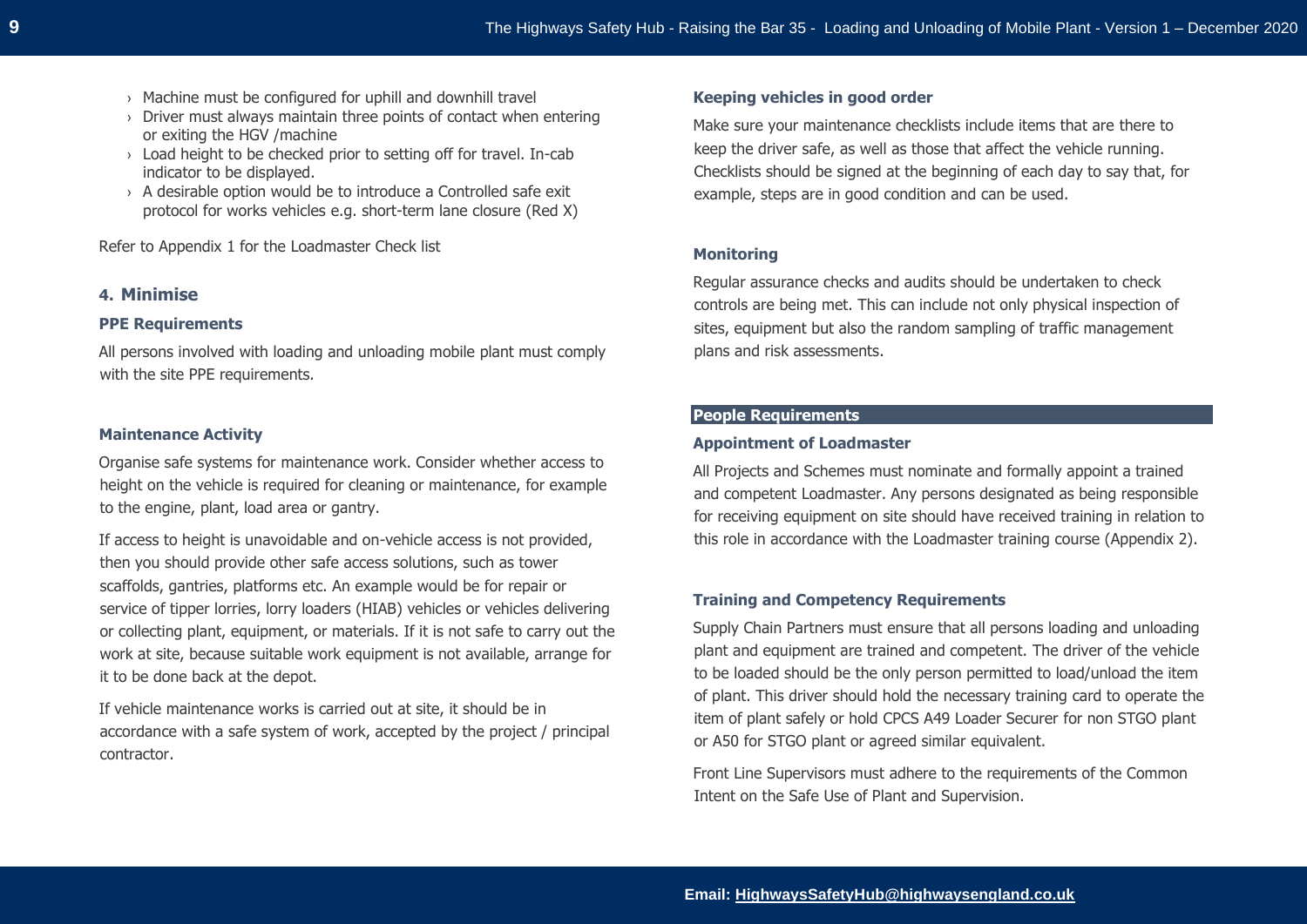### **Training related to working at height**

Delivery partners should organise and provide awareness training to known delivery drivers on the rules associated with the delivery, loading, and unloading of vehicles with relation to working at height

Loading and unloading of mobile plant should only be carried out by appropriately trained persons, with identification of these persons carried out in advance of arrival on site

Standard check list to be produced which should be used to inform delivery drivers and loadmasters of correct ways to deliver when working at height.

#### **Communications and briefings**

Supply Chain Partners must have robust procedures for ensuring that hazards and risks identified in the design and their risk assessments are briefed to all who are potentially at risk on site.

## **Emergency Arrangements**

#### **Site Emergency Plan**

If any emergency occurs in relation to the loading and unloading of plant the site should follow their own emergency procedures

#### **Reporting and Recording**

All accident, incidents or near miss events involving any part of the loading and unloading of mobile plant activity must be reported immediately to the project team and investigated in accordance with their potential severity.

## **Definitions and Notes**

**Loadmaster** - A member of the site team who is tasked with meeting the delivery driver on arrival to site. The loadmaster is responsible for recognising good practice and perceiving potential hazards during the loading and unloading process.

**Mobile plant** - Any plant item that is provided with some form of selfpropulsion that is ordinarily under the direct control of an operator.

**Loading** - The collective actions required for the placing of the load onto the vehicle bed

**Unloading** - The collective actions required for the removal of a load from a vehicle bed

**Traction aids (internal)** – Components fitted to mobile plant that provides additional traction on poor surfaces or inclines

**Traction aids (external)** – equipment such as matting, timber etc. that provides a frictional surface to aid traction for mobile plant

**Lashings/load restraint equipment** – securing equipment used to tie down plant (mobile or static) or loads to prevent movement during transit.

**STGO** – Special Types Good Order – regulatory requirements for transporting of loads that exceed the requirements of Road Vehicles (Construction and Use) Regulations 1986 and Road Vehicles (Authorised Weight) Regulations 1998

**Winching** – Winching mechanism that uses a combination of a motor (electric/hydraulic) and wire rope fitted with a hook to draw mobile plant onto a vehicle bed

**Load Anchorage Points** – components fitted to both the load or plant and the vehicle bed which are designed with a rated load capacity to allow the fitment of lashings to secure the load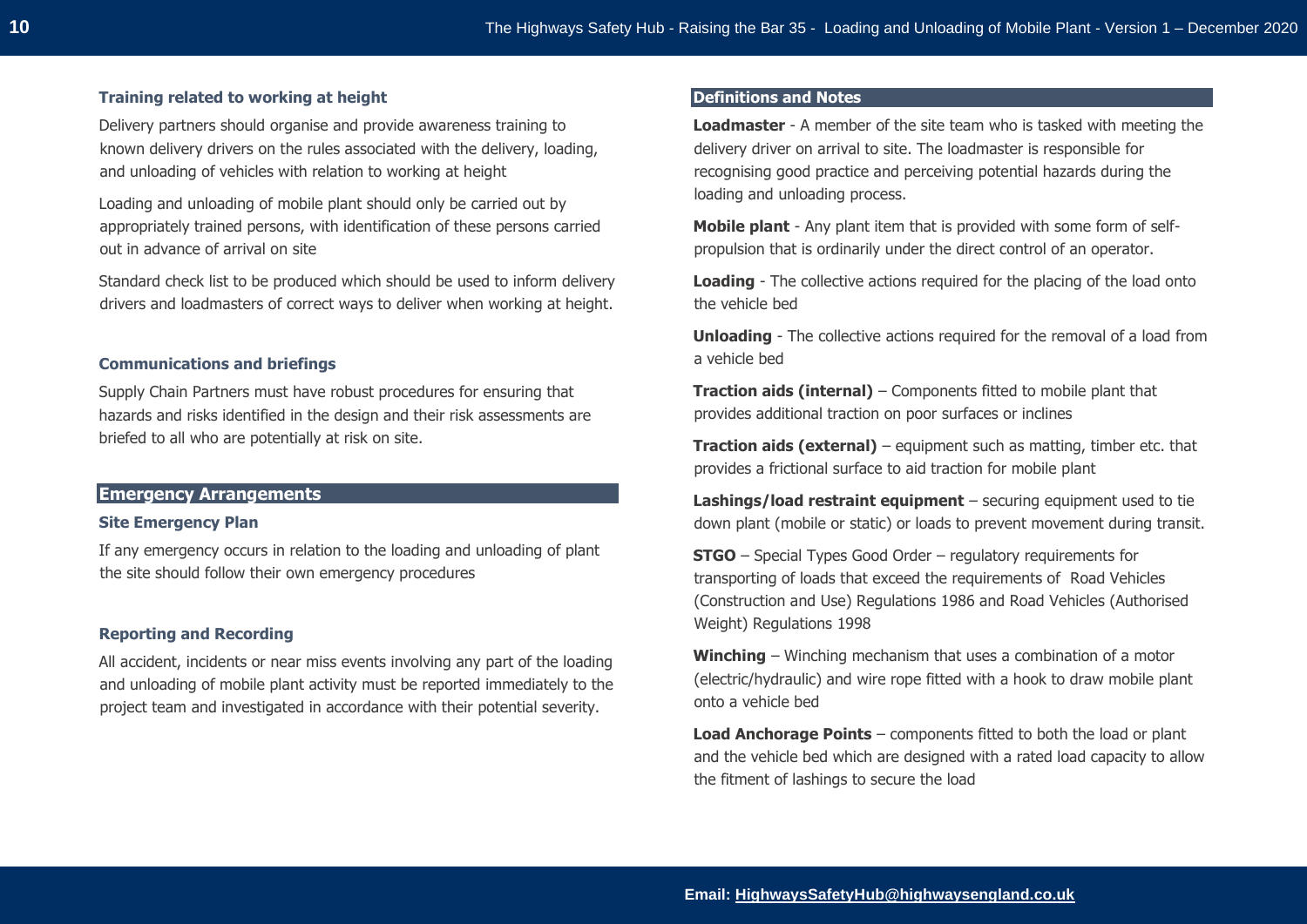**Dunnage** – material such as timber used to minimise load damage or movement by being placed between each load or a load and vehicle component

**Locking devices** – equipment fitted to mobile plant that physically restricts movement of a component (s) such as articulation bars on dumpers, stabilisers etc.

**Abnormal Indivisible Load** – a load which cannot be divided into two or more loads for carriage on the road owing to dimensions or weight.

#### **References**

Below is a list of publications where you can find important information surrounding the legislation & guidance of loading and unloading operations:

HSE Publications & Guidance: <http://www.hse.gov.uk/>

- › HSE series code HSG150: Health and safety in construction (Health and Safety Executive books)
- › HSE series code INDG199 (rev 2): Workplace transport safety, a brief guide HSE series code INDG290 (rev 1): A brief guide to the legal requirements of the Lifting operations and Lifting Equipment at Work Regulations 1998 (LoLER)
- › HSE series code INDG367: Inspecting fall arrest equipment made from webbing or rope (leaflet)
- › HSE series code INDG401: The Work at height regulations 2005 (as amended) a brief guide
- › HSE series code INDG413: Preventing falls from vehicles
- › HSE Case Study 2, Reducing falls from vehicles MultiServ reduce the risk of slips and trips
- › HSE Case Study 7, reducing falls from vehicles Balfour Beatty saves time and increases safety

Other Industry Guidance:

- › Construction safety manual (CIP)
- › [https://www.gov.uk/government/organisations/department-for](https://www.gov.uk/government/organisations/department-for-transport)[transport](https://www.gov.uk/government/organisations/department-for-transport)
- › Build UK and Gov UK documents
- › DfT Code of Practice: Safety of loads on vehicles (Third edition) <http://webarchive.nationalarchives.gov.uk/20110130163601/> [http://www.dft.gov.uk/pgr/roads/vehicles/vssafety/safetyloadsonveh](http://www.dft.gov.uk/pgr/roads/vehicles/vssafety/safetyloadsonvehicles.pdf) [icles.pdf](http://www.dft.gov.uk/pgr/roads/vehicles/vssafety/safetyloadsonvehicles.pdf)
- › Flannery Plant Hire Loadmaster Training Module [https://www.flanneryplanthire.com](https://www.flanneryplanthire.com/)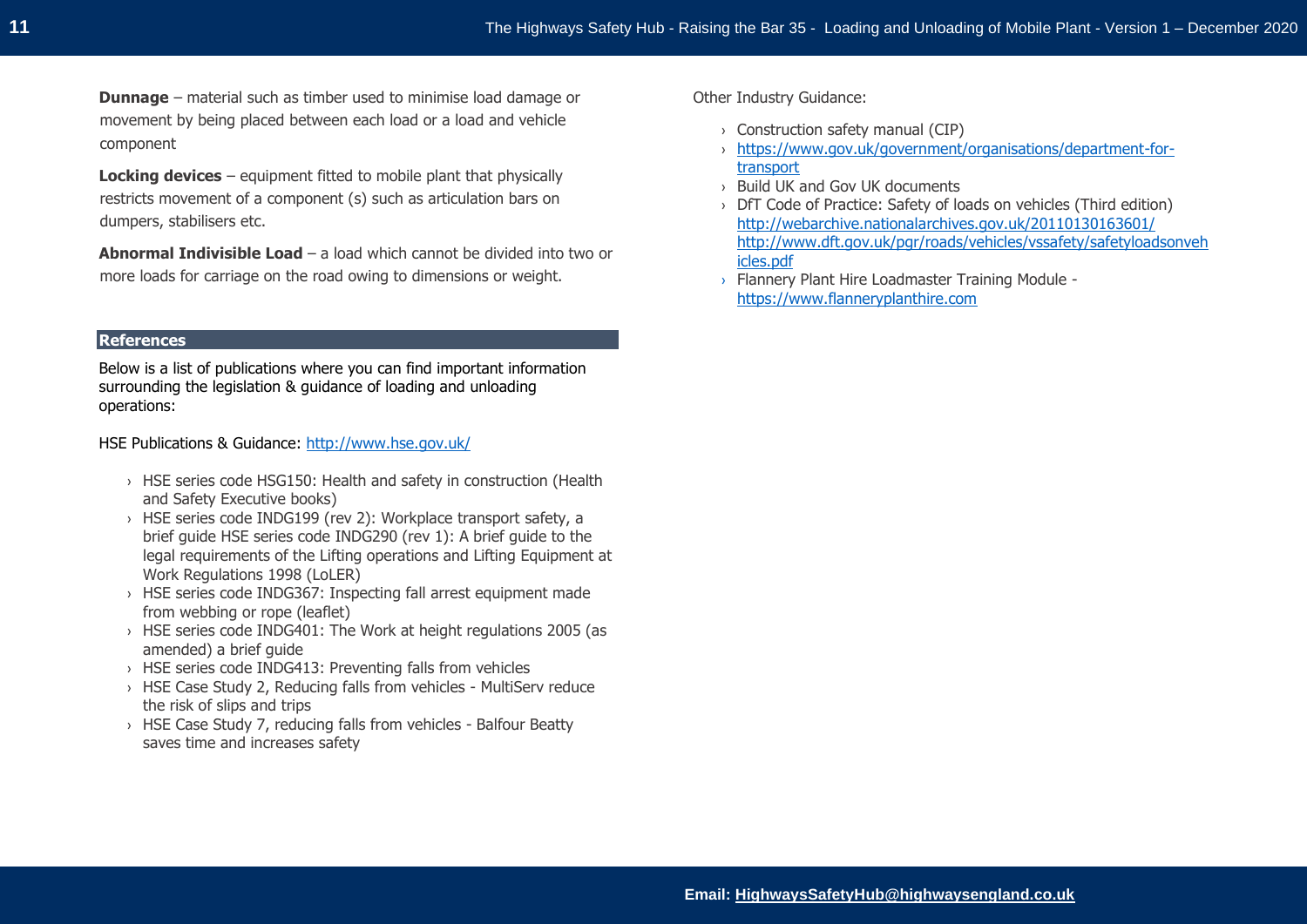## **Appendix 1 - Loadmaster Check Sheets**

|                | <b>Loadmaster Unloading Check Sheet</b>                                                                                                                                            | <b>Complete</b> |
|----------------|------------------------------------------------------------------------------------------------------------------------------------------------------------------------------------|-----------------|
|                | Establish communication prior to driver arriving on-site (Driver called)                                                                                                           |                 |
| $\overline{2}$ | Agree meet point                                                                                                                                                                   |                 |
| $\mathbf{3}$   | Ascertain configuration of machines and buckets (does the load need reconfiguration at the compound prior to arriving at site?)                                                    |                 |
| 4              | Access meets minimum requirements (50m)                                                                                                                                            |                 |
| $\overline{5}$ | Driver is aware of site rules                                                                                                                                                      |                 |
| 6              | Driver has been inducted to site and competencies have been checked                                                                                                                |                 |
| $\overline{7}$ | Agree method of communication (radio / hand signal/ mobile phone etc)                                                                                                              |                 |
| 8              | Ground conditions: Level/ Firm; free from manholes/drain covers; no open trenches                                                                                                  |                 |
| 9              | Free from overhead cables and structures                                                                                                                                           |                 |
| 10             | Sufficient access point for entry                                                                                                                                                  |                 |
| 11             | Sufficient manoeuvring area                                                                                                                                                        |                 |
| 12             | Exclusion zone meets minimum standard (when on a motorway, this should be a minimum 3.0m from the trailer bed or the edge of the tracks to<br>temporary or permanent barrier)      |                 |
| 13             | Integrity of exclusion zone is maintained - cones/ fencing/ free from personnel                                                                                                    |                 |
| 14             | Driver is wearing suitable PPE                                                                                                                                                     |                 |
| 15             | Low Loader driver is responsible for the unloading of the plant                                                                                                                    |                 |
| 16             | Ramps are set to correct width (look to the back of the trailer to ensure ramps are in line with the wheels/ track/ drum)                                                          |                 |
| 17             | Ramps / stabilisers are places on firm level ground                                                                                                                                |                 |
| 18             | Driver is wearing his seatbelt (seatbelt indicator flashing light is active)                                                                                                       |                 |
| 19             | ROPS are upright and locked                                                                                                                                                        |                 |
| 20             | Integrity of the exclusion zone is maintained - cones/ fencing/ free from personnel                                                                                                |                 |
| 21             | Ensure operator is always maintaining three points of contact whilst accessing the trailer / machine. All steps/ handrails are being used correctly and<br>free from debris        |                 |
| 22             | Chains/ securing devices are removed and stored correctly to ensure no obstructions on trailer bed                                                                                 |                 |
| 23             | Buckets are removed individually and positioned close to the rear of the trailer                                                                                                   |                 |
| 24             | Plant does not encroach on the temporary or permanent barrier                                                                                                                      |                 |
| 25             | Bucket/ Boom as low as possible when descending the ramps                                                                                                                          |                 |
| 26             | When descending, machine to be kept square and in line with ramps                                                                                                                  |                 |
| 27             | All machine movements are slow and controlled                                                                                                                                      |                 |
| 28             | Driver faces direction of travel                                                                                                                                                   |                 |
| 29             | If banksman is to be used always ensure safe system of work is in place, machine exclusion zones have been determined and hand signals are agreed                                  |                 |
| 30             | When machine is off the ramps, ensure attachments are grounded, hand brake is applied, and all controls are isolated before the driver exits the cab<br>and hands over the machine |                 |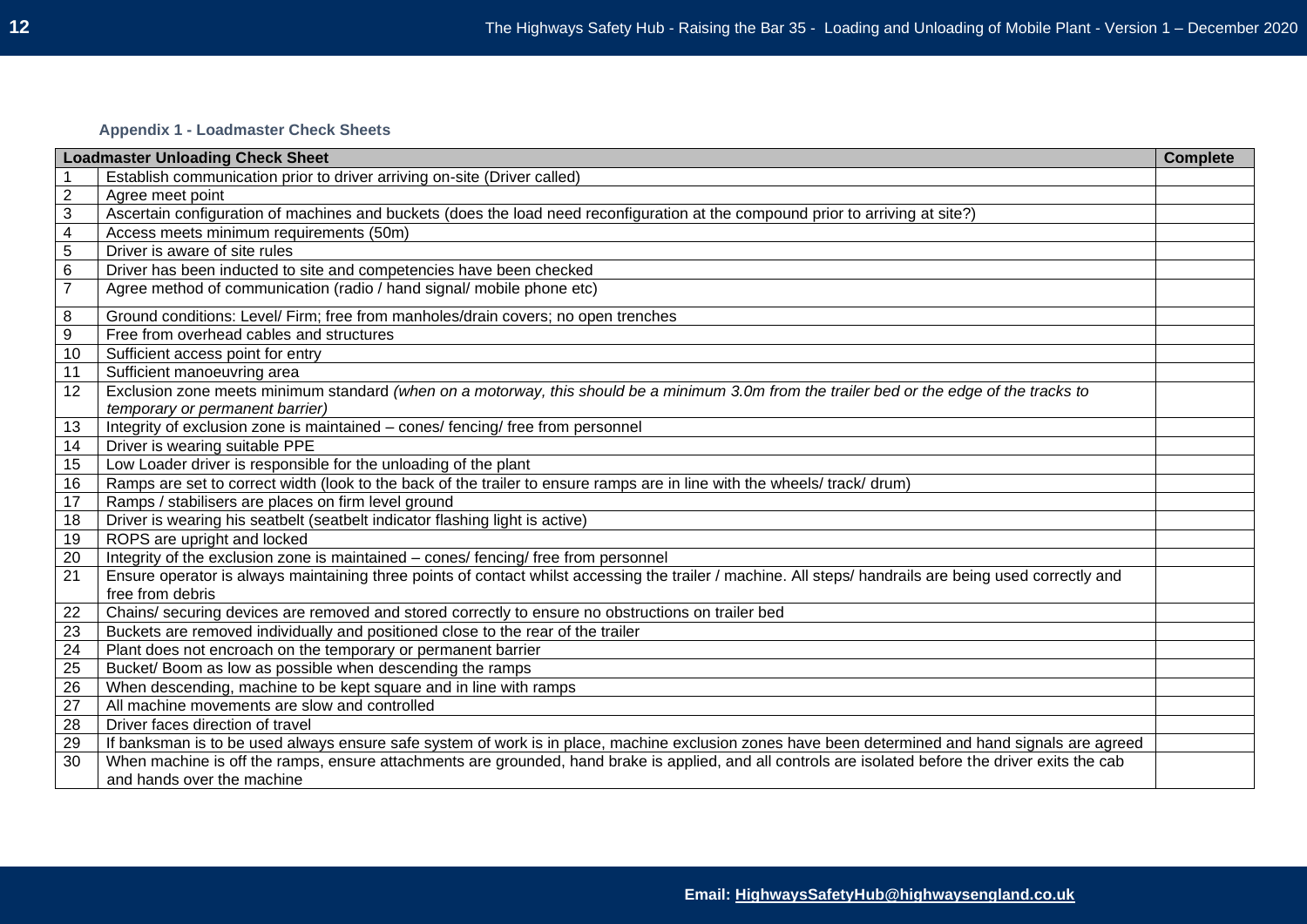## **Appendix 1 - Loadmaster Check Sheets (Continued)**

|    | <b>Loadmaster Loading Check Sheet</b>                                                                                                                                | <b>Complete</b> |
|----|----------------------------------------------------------------------------------------------------------------------------------------------------------------------|-----------------|
| 31 | Establish communication prior to driver arriving on-site (Driver called)                                                                                             |                 |
| 32 | Agree meet point                                                                                                                                                     |                 |
| 33 | Ascertain configuration of machines and buckets                                                                                                                      |                 |
| 34 | Access meets minimum requirements (50m)                                                                                                                              |                 |
| 35 | Driver is aware of site rules                                                                                                                                        |                 |
| 36 | Driver has been inducted to site and competencies have been checked                                                                                                  |                 |
| 37 | Agree method of communication                                                                                                                                        |                 |
| 38 | Ground conditions: Level/ Firm; free from manholes/drain covers; no open trenches (near loading/ unloading point)                                                    |                 |
| 39 | Free from overhead cables or structures                                                                                                                              |                 |
| 40 | Sufficient access point for entry                                                                                                                                    |                 |
| 41 | Sufficient manoeuvring area                                                                                                                                          |                 |
| 42 | Mobile plant is prepared for collection - Tracks/ wheels dug out and clean; re-fuelled; attachments within reach of the machine                                      |                 |
| 43 | Exclusion zone meets minimum standard (when on a motorway, this should be a minimum 3.0m from the trailer bed or the edge of the tracks to the                       |                 |
|    | temporary or permanent barrier)                                                                                                                                      |                 |
| 44 | Integrity of exclusion zone is maintained - cones/ fencing/ free from personnel                                                                                      |                 |
| 45 | Driver is wearing site specific PPE                                                                                                                                  |                 |
| 46 | Low Loader driver is responsible for the loading of the plant                                                                                                        |                 |
| 47 | Ramps are set to correct width (look to the back of the trailer to ensure ramps are in line with the wheels/ track/ drum)                                            |                 |
| 48 | Ramps/ stabilisers are placed on firm level ground                                                                                                                   |                 |
| 49 | Driver is wearing his seatbelt (suitable warning light is active)                                                                                                    |                 |
| 50 | Mirrors are folded out for visibility                                                                                                                                |                 |
| 51 | Ramps and trailer bed are set to correct width                                                                                                                       |                 |
| 52 | Integrity of the exclusion zone is maintained - cones/ fencing/ free from personnel                                                                                  |                 |
| 53 | Whilst operator is gaining access to trailer or machine ensure three points of contact at all times. All steps/ handrails are being used correctly and free          |                 |
|    | from debris                                                                                                                                                          |                 |
| 54 | ROPS are upright and locked prior to loading                                                                                                                         |                 |
| 55 | Machine to be configured correctly for uphill travel onto the trailer bed, i.e. bucket and boom as low as possible                                                   |                 |
| 56 | Plant does not encroach on the temporary or permanent barrier                                                                                                        |                 |
| 57 | Track positioning maintained as machine passes over the crest of the ramps                                                                                           |                 |
| 58 | All machine movements are slow and controlled                                                                                                                        |                 |
| 59 | Mobile plant faces the direction of travel                                                                                                                           |                 |
| 60 | Machine is parked correctly and isolated before operator exits cab                                                                                                   |                 |
| 61 | Ensure the delivery driver is aware of the height of the load and it is displayed on the load height indicator in his cab - prior to setting off for travel (this is |                 |
|    | a legal requirement)                                                                                                                                                 |                 |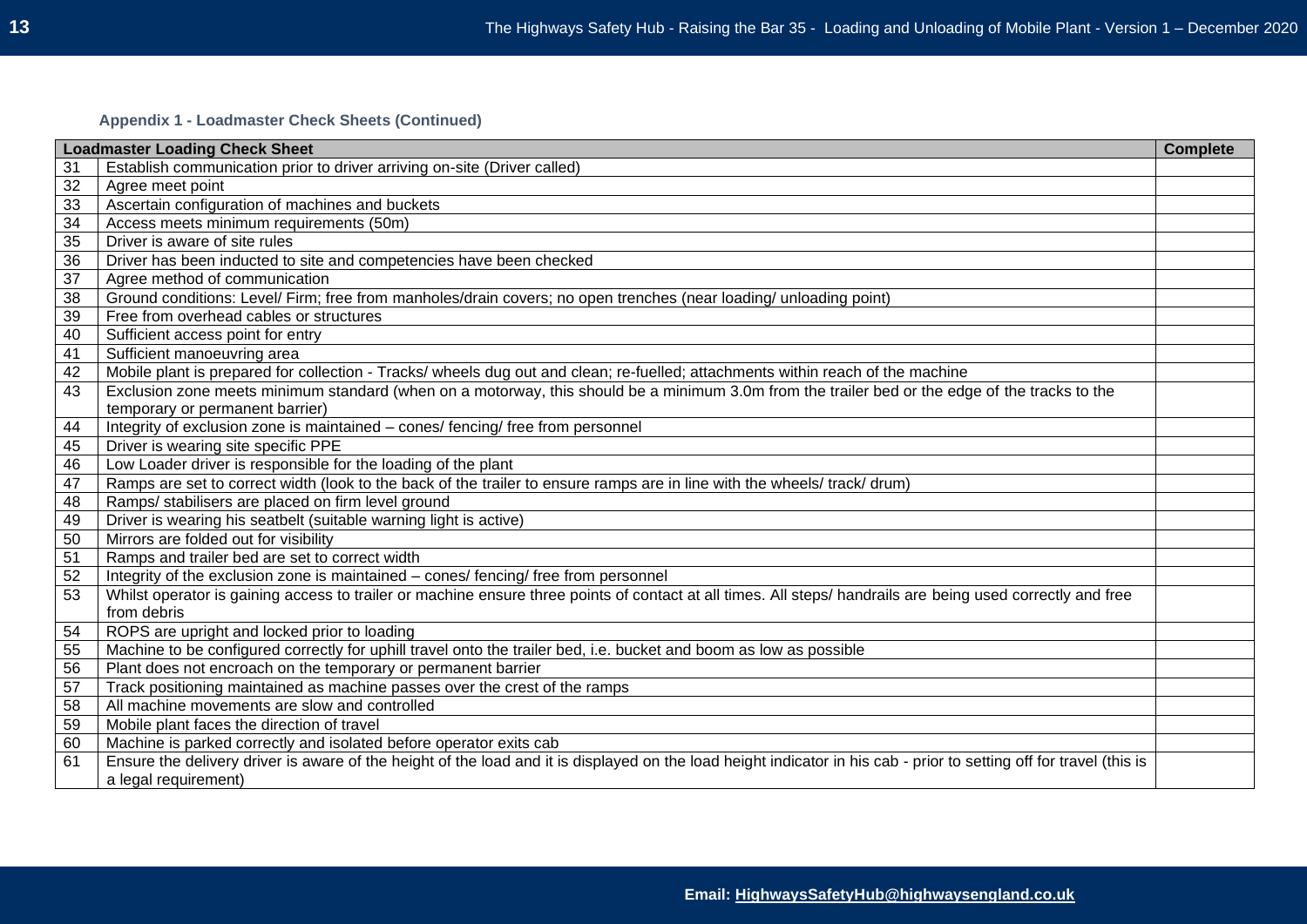# **Appendix 2 - Loadmaster Hazard Awareness Training Syllabus - LESSON PLAN**

|                                            | Aimed at: Foreman, Site Supervisors, Managers and Planners who are responsible for the safe practice of loading and unloading mobile plant.     |
|--------------------------------------------|-------------------------------------------------------------------------------------------------------------------------------------------------|
|                                            | Vehicle types: Low Loaders / Beaver Tails                                                                                                       |
| <b>Course Duration:</b> 1.5 hours          |                                                                                                                                                 |
| Max delegates: 12                          |                                                                                                                                                 |
| <b>Course delivery:</b> Theory / Practical |                                                                                                                                                 |
| <b>Course assessment:</b>                  | Multiple choice theory questionnaire on completion of course                                                                                    |
|                                            | <b>Outcomes:</b> At the end of this session you will be able to identify correct procedures for the safe loading and unloading of mobile plant. |

|     |               | <b>The Unloading Process</b>           |                                                                                                                                                                                                                                                                                                                                                                                                                                                                                                                                                                                                                                                         |                                                                                                                                                                                                                                                                                                                                                                              |                                                               |
|-----|---------------|----------------------------------------|---------------------------------------------------------------------------------------------------------------------------------------------------------------------------------------------------------------------------------------------------------------------------------------------------------------------------------------------------------------------------------------------------------------------------------------------------------------------------------------------------------------------------------------------------------------------------------------------------------------------------------------------------------|------------------------------------------------------------------------------------------------------------------------------------------------------------------------------------------------------------------------------------------------------------------------------------------------------------------------------------------------------------------------------|---------------------------------------------------------------|
| No. | <b>Time</b>   | <b>Module Title</b>                    | <b>Module Outline</b>                                                                                                                                                                                                                                                                                                                                                                                                                                                                                                                                                                                                                                   | <b>Trainers notes</b>                                                                                                                                                                                                                                                                                                                                                        | <b>Resources / Training</b><br><b>Environment</b>             |
| 1.  | 15Min         | Establishing<br>Communication          | <b>Establish communication prior to driver arriving on-</b><br>site<br>Agree meet point<br>Agree whether any adjustments need to be made to<br>the load prior to arriving on site (where required,<br>adjustments to configuration to be made at the<br>compound - i.e. buckets not to be stored between<br>the tracks and machine to be reconfigured<br>depending on positioning of machine on the low<br>loader).<br><b>Ensure access meets minimum standards (50m on</b><br>motorway)<br>• On arrival, ensure driver is aware of site rules<br>Agree that unloading area confirms with minimum<br>standard<br>Agree use of two-way comms if required | $\checkmark$ Driver will contact loadmaster in advance of<br>delivery                                                                                                                                                                                                                                                                                                        | Use of two-way radio if<br>applicable                         |
| 2.  | <b>20 Min</b> | Site Set up /<br><b>Exclusion Zone</b> | Sufficient entry point to site (50m)<br>• Manoeuvring area needed for different types of low<br>loader<br><b>Exclusion Zone - no personnel; no passing traffic; no</b><br>overhead cables or structures                                                                                                                                                                                                                                                                                                                                                                                                                                                 | $\checkmark$ On a motorway a minimum clearance of 3.0m to<br>the temporary or permanent barrier is compulsory.<br>$\checkmark$ Where no space restrictions, exclusion zone to be<br>determined based on height/width and size of<br>machine being delivered<br>Ensure the integrity of the exclusion zone is<br>$\checkmark$<br>maintained at all times; i.e. cones/ fencing | Low Loader exclusion<br>zone diagram specific to<br>motorways |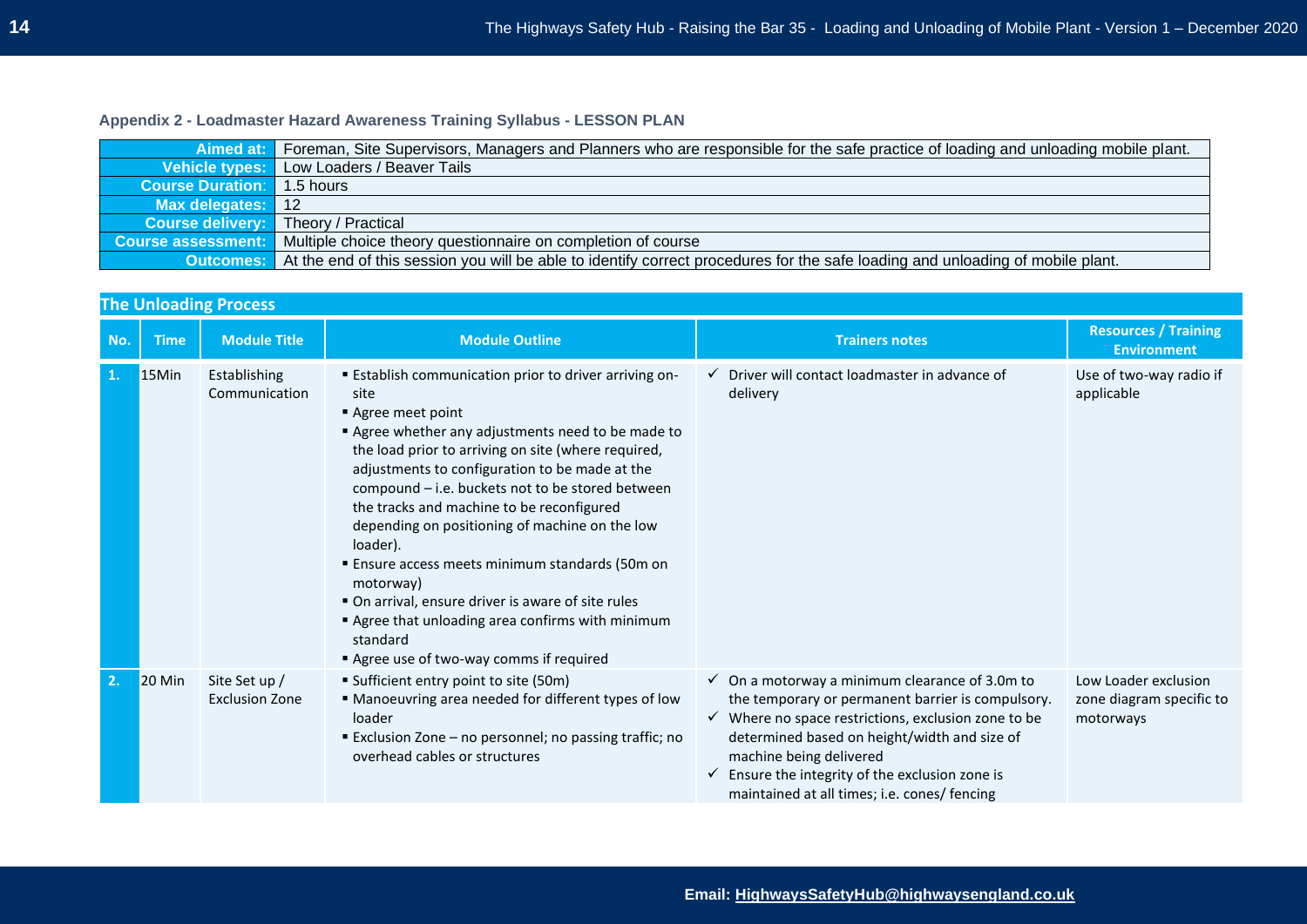|    |                  |                      |                                                                                                                                                                                                                                                                                                                                                                                                                                                                                                                                                                                                                                                                                                                                                                                                                                                                                                                                                                                                                                                                                                                                                                                                                                  | positioned. No personnel within the radius of the<br>exclusion zone                                                                                                                                                                                                                                                                                                                                                                                                                                                                                                                                                                                                                                                                                                                                                                                                                                                                                                                                                                                                                                                                                                                                                             |                                                                                                                                                                                                                                                                                           |
|----|------------------|----------------------|----------------------------------------------------------------------------------------------------------------------------------------------------------------------------------------------------------------------------------------------------------------------------------------------------------------------------------------------------------------------------------------------------------------------------------------------------------------------------------------------------------------------------------------------------------------------------------------------------------------------------------------------------------------------------------------------------------------------------------------------------------------------------------------------------------------------------------------------------------------------------------------------------------------------------------------------------------------------------------------------------------------------------------------------------------------------------------------------------------------------------------------------------------------------------------------------------------------------------------|---------------------------------------------------------------------------------------------------------------------------------------------------------------------------------------------------------------------------------------------------------------------------------------------------------------------------------------------------------------------------------------------------------------------------------------------------------------------------------------------------------------------------------------------------------------------------------------------------------------------------------------------------------------------------------------------------------------------------------------------------------------------------------------------------------------------------------------------------------------------------------------------------------------------------------------------------------------------------------------------------------------------------------------------------------------------------------------------------------------------------------------------------------------------------------------------------------------------------------|-------------------------------------------------------------------------------------------------------------------------------------------------------------------------------------------------------------------------------------------------------------------------------------------|
| 3. | $15 \text{ min}$ | Lorry Positioning    | Ground Conditions<br>Level/ Camber<br>Firm<br>• No Manholes/ Drain Covers<br>■ No overhead cables or structures<br>■ No open trenches<br><b>Stabilisers to be in position</b>                                                                                                                                                                                                                                                                                                                                                                                                                                                                                                                                                                                                                                                                                                                                                                                                                                                                                                                                                                                                                                                    |                                                                                                                                                                                                                                                                                                                                                                                                                                                                                                                                                                                                                                                                                                                                                                                                                                                                                                                                                                                                                                                                                                                                                                                                                                 | Photos of unlevel and<br>level ground.                                                                                                                                                                                                                                                    |
| 4. | $30 \text{ min}$ | Unloading<br>Process | " Drivers to wear suitable PPE according to site rules.<br>It is the low loader driver's responsibility to unload<br>the plant. Under no circumstances should other site<br>personnel carry out this activity.<br>" Ramps to be set to correct width to ensure machine<br>stability<br>Air to be released out of trailer suspension<br>All chains/ securing devices to be removed and<br>stored correctly<br>ONLY the Low Loader driver to remove chains to<br>avoid injury to untrained personnel.<br>" Machines to be configured correctly before<br>unloading - ROPS to be put in the upright position<br>and locked in place.<br>" Delivery driver to ensure seatbelt is worn at all times<br>during plant movements.<br><b>Buckets/ tools must be unloaded using correct</b><br>procedures, locking quick hitch where applicable to<br>ensure bucket safety (all drivers are briefed on the<br>safe use of the quick hitch if fitted).<br><b>Buckets to be removed off the bed individually.</b><br><b>Buckets to be placed close to trailer bed on firm level</b><br>ground.<br>" Lorry driver to minimise slewing movement so the<br>counterweight does not encroach on the temporary<br>or permanent barrier (motorway). | $\checkmark$ Look down back of trailer to ensure ramps are in<br>line with wheels/ tracks/ drum.<br>$\checkmark$ Ensure ramp/ stabiliser are placed on firm level<br>ground away from drain covers/ inspection<br>chambers as this could result in a machine<br>overturning.<br>$\checkmark$ Trailer bed should be extended beyond the outer<br>edge of the roller/ sprocket (this may not be<br>achievable on machines over 35T)<br>$\checkmark$ When air is released you will notice the trailer drop<br>approx. 6 inches<br>$\checkmark$ Ensure seatbelt indicator flashing light is active to<br>indicate driver is wearing his seatbelt.<br>$\checkmark$ Ensure mirrors are folded out for maximum<br>visibility.<br>$\checkmark$ ROPS are upright and locked being plant<br>movements.<br>$\checkmark$ Buckets/Tools to be unloaded and positioned close<br>to the rear of the trailer<br>$\checkmark$ Bucket/Boom as low as possible when descending<br>the ramps.<br>$\checkmark$ When descending, machine to be kept square and<br>in line with ramps.<br>$\checkmark$ Ensure all machine movements are slow &<br>controlled.<br>$\checkmark$ Ensure plant does not encroach on the temporary<br>or permanent barrier. | Safe/unsafe practices<br>photos of:<br>Steps/ handrails/ three<br>points of contact<br>Back of trailer - ramps/<br>stabilisers positioning<br>Level/ unlevel ground<br>ROPS in upright and<br>folded position<br>Stabilisers and ramps on<br>manholes<br>Correct boom/ bucket<br>position |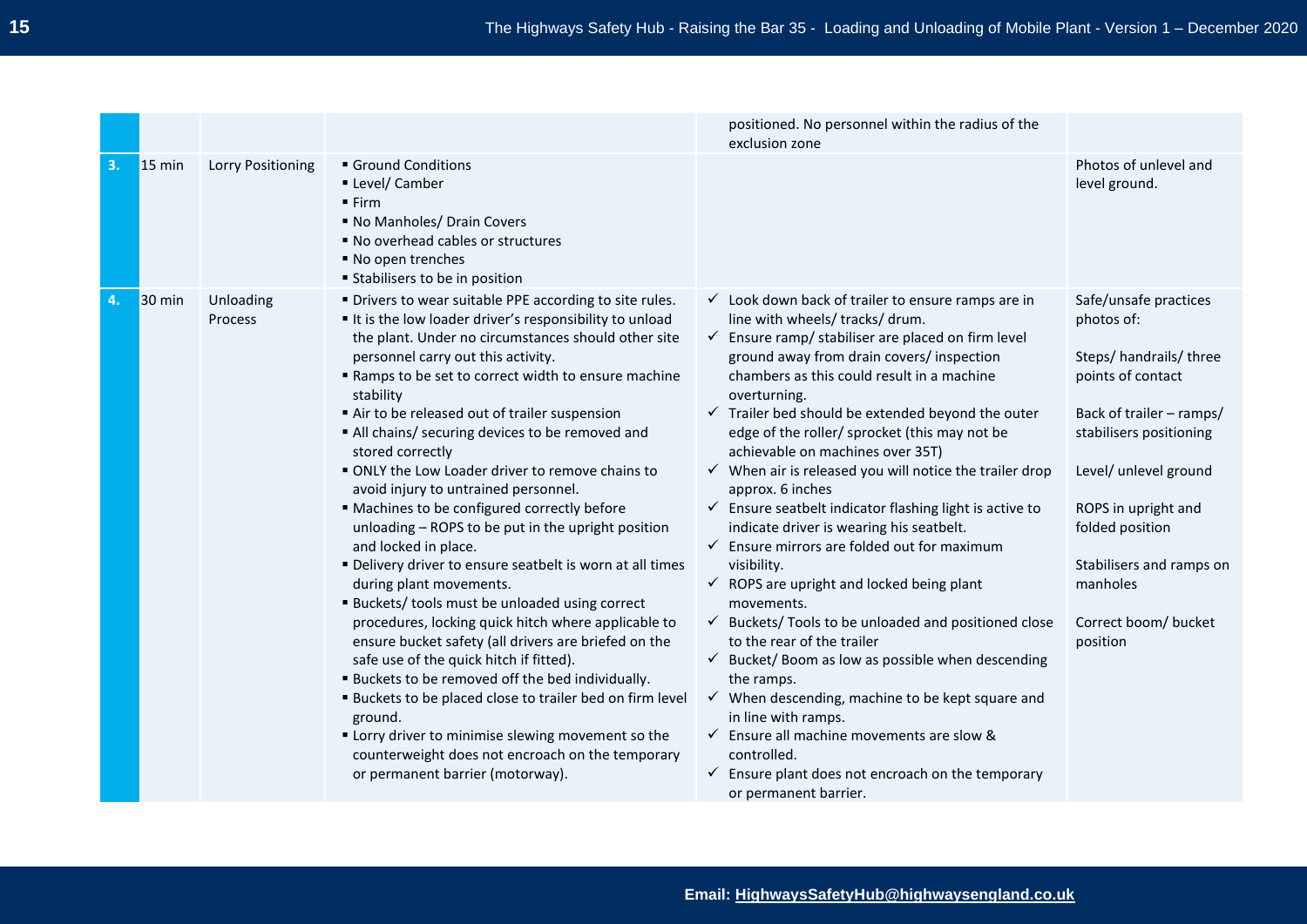- Where possible, operators of mobile plant must face direction of travel.
- Machines must be configured correctly for downhill travel where possible.
- Once machine is off the ramps, the machine is to be parked, isolated, and secured according to manufacturer's guidance and handed over to site.
- $\checkmark$  All 360 slew machines must be slewed around so the driver faces the direction of travel at all times. NOTE: 360 MACHINES MUST NOT TRACK BACKWARDS AT ANY TIME
- $\checkmark$  If banksman is to be used always ensure safe system of work is in place, machine exclusion zones have been determined and hand signals have been agreed.
- $\checkmark$  When machine is off the ramps, ensure attachments are grounded, hand brake is applied where applicable and all controls are isolated before the driver exits the cab and hands over the machine.
- $\checkmark$  Ensure the integrity of the exclusion zone is maintained at all times; i.e. cones/ fencing positioned. No personnel within the radius of the exclusion zone.
- $\checkmark$  Whilst operator is gaining access to trailer or machine ensure three points of contact at all times. Operator to be facing machine when climbing up / down from steps.
- ✓ All steps/ hand rails are being used correctly and free from debris.

**IF IN DOUBT, STOP! THINK! SHARE!**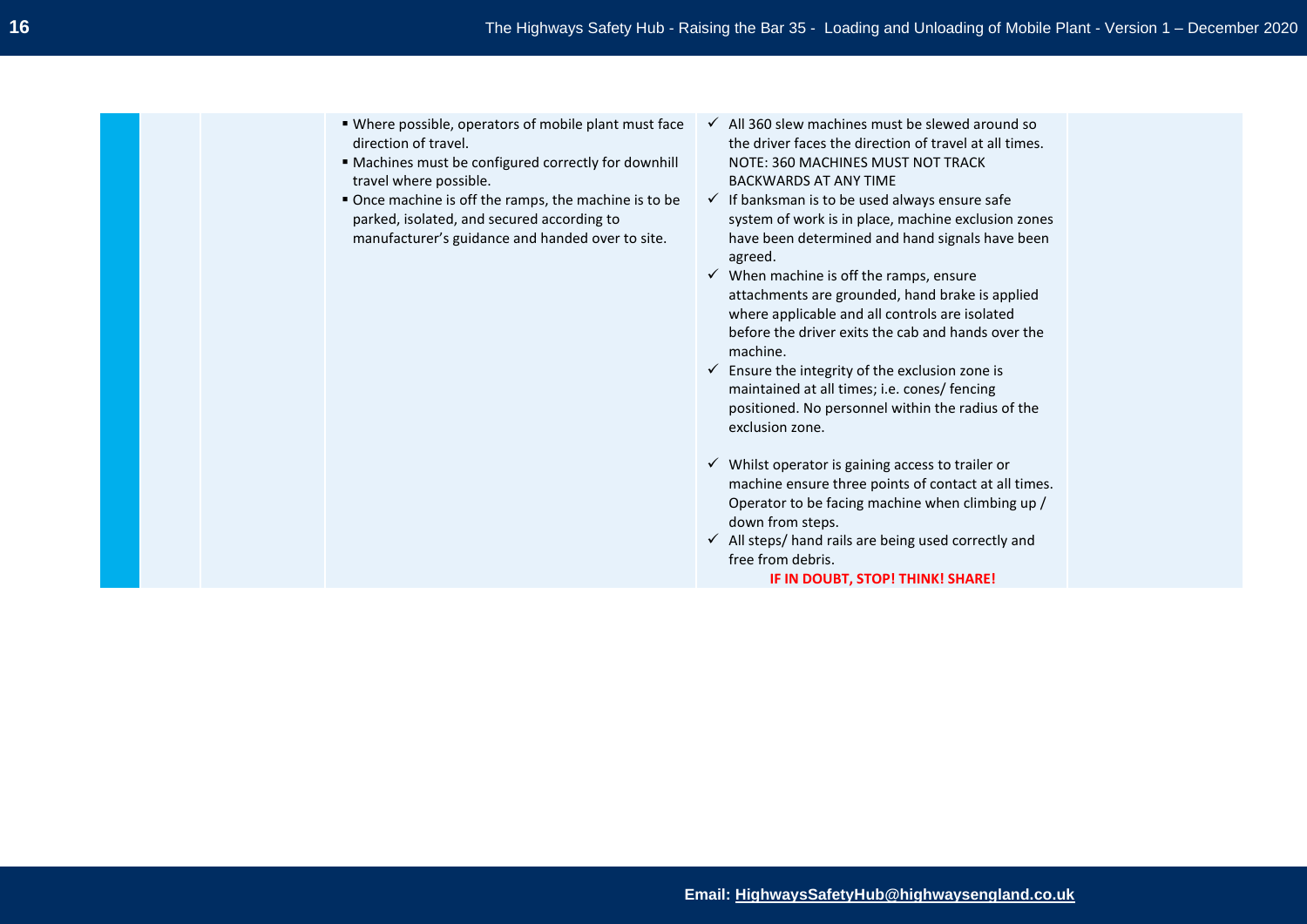|     | <b>The Loading Process</b> |                                        |                                                                                                                                                                                                                                                                                                            |                                                                                                                                                                                                                                                                                                                                                                                                                                                                                               |                                                                 |
|-----|----------------------------|----------------------------------------|------------------------------------------------------------------------------------------------------------------------------------------------------------------------------------------------------------------------------------------------------------------------------------------------------------|-----------------------------------------------------------------------------------------------------------------------------------------------------------------------------------------------------------------------------------------------------------------------------------------------------------------------------------------------------------------------------------------------------------------------------------------------------------------------------------------------|-----------------------------------------------------------------|
| No. | <b>Time</b>                | <b>Module Title</b>                    | <b>Module Outline</b>                                                                                                                                                                                                                                                                                      | <b>Trainers notes</b>                                                                                                                                                                                                                                                                                                                                                                                                                                                                         | <b>Resources / Training</b><br><b>Environment</b>               |
| 5.  | <b>10 Min</b>              | Establishing<br>Communication          | <b>Establish communication prior to driver arriving on-</b><br>site<br>Agree meet point<br><b>Ensure access meets minimum standards (50m)</b><br>• On arrival, ensure driver is aware of site rules<br>Agree that loading area confirms with minimum<br>standard<br>Agree use of two-way comms if required | $\checkmark$ Driver will contact loadmaster in advance of<br>collection.<br>IF IN DOUBT, STOP! THINK! SHARE!                                                                                                                                                                                                                                                                                                                                                                                  | Use of two-way radio if<br>applicable                           |
| 6.  | $15 \text{ min}$           | Machine<br>Collection<br>preparation   | " Prior to ALL machines being collected tracks to be<br>dug/ wheels to be cleaned down and machine to be<br>cleaned down.<br>· Machine to be re-fuelled fully<br>All attachments to be present at collection point in<br>preparation for the low loader driver.                                            | $\checkmark$ Ensure clean tracks, wheels and machine<br>$\checkmark$ Attachments to be present within reach of machine<br>IF IN DOUBT, STOP! THINK! SHARE!                                                                                                                                                                                                                                                                                                                                    |                                                                 |
| 7.  | $5 \text{ min}$            | Site Set up /<br><b>Exclusion Zone</b> | " Sufficient entry point to site (50 metres)<br>" Manoeuvring area needed for different types of low<br>loader<br>Exclusion Zone - no personnel; no passing traffic; no<br>overhead cables or structures                                                                                                   | $\checkmark$ On a motorway a minimum clearance of 3.0m to<br>the temporary or permanent barrier is compulsory.<br>$\checkmark$ Where no space restriction, exclusion zone to be<br>determined based on height/width and size of<br>machine being delivered.<br>Ensure the integrity of the exclusion zone is<br>✓<br>maintained at all times; i.e. cones/ fencing<br>positioned.<br>$\checkmark$ No personnel within the radius of the exclusion<br>zone.<br>IF IN DOUBT, STOP! THINK! SHARE! | Low Loader exclusion<br>zone People Plant<br>Interface diagram. |
| 8.  | $5 \text{ min}$            | Lorry Positioning                      | Ground Conditions<br>Level/ Camber<br>Firm<br>• No Manholes/ Drain Covers<br>■ No overhead cables / structures<br>■ No open trenches                                                                                                                                                                       |                                                                                                                                                                                                                                                                                                                                                                                                                                                                                               |                                                                 |